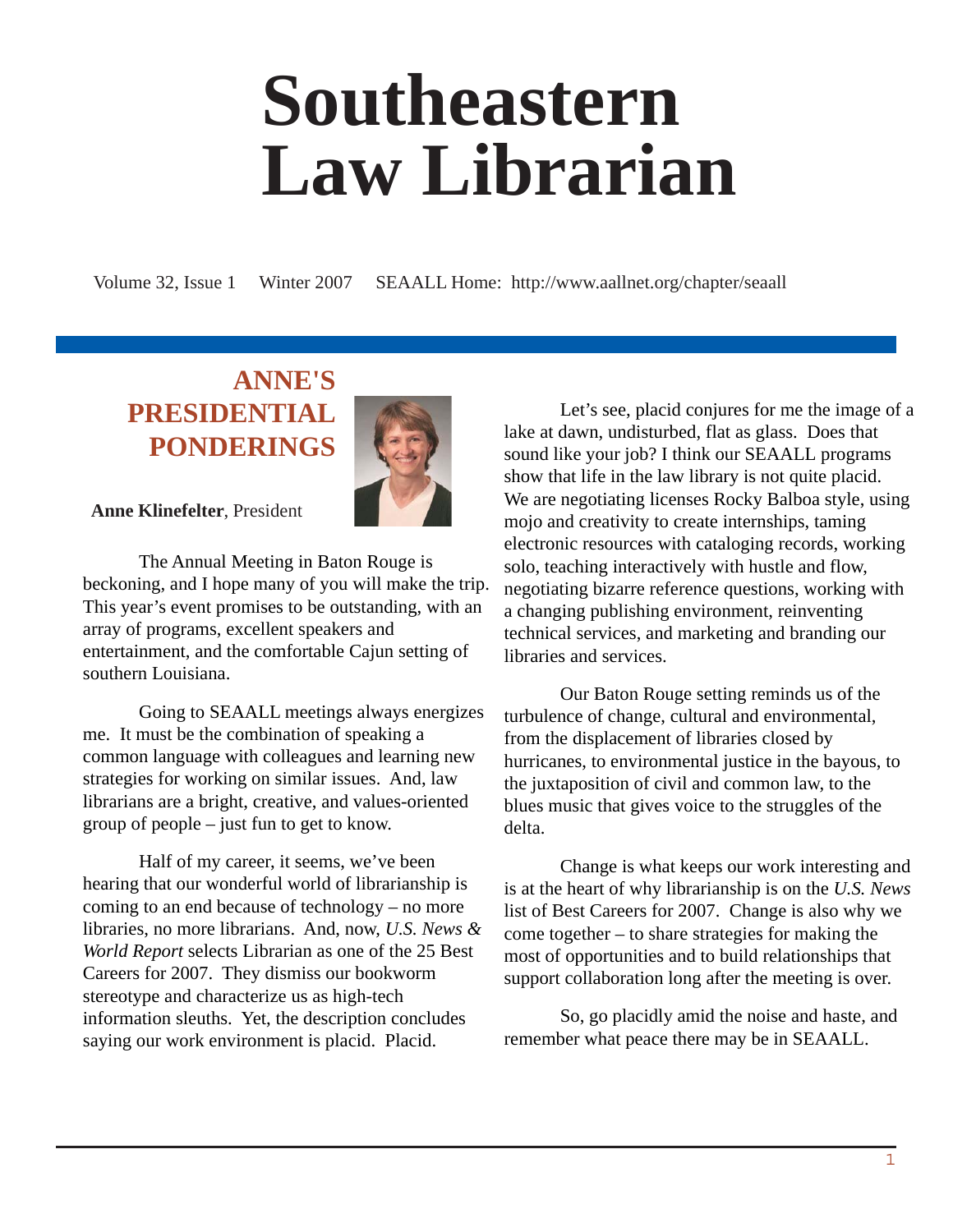

# **SOUTHEASTERN LAW LIBRARIAN**

The Southeastern Law Librarian (ISSN 0272- 7560) is the official publication of the Southeastern Chapter of the American Association of Law Libraries. It is published quarterly and is distributed free to all SEAALL members. Editorial comments or submissions should be sent to:

Lisa Smith-Butler, Assistant Dean & Director, Law Library & Technology Center Nova Southeastern University, Shepard Broad Law Center Law Library & Technology Center 3305 College Ave. Ft. Lauderdale, FL 33314 (954) 262-6211 (P) (954) 262-3839 (F) smith-butlerl@nsu.law.nova.edu

Submissions may be sent in hardcopy or electronic format. Direct transmission via electronic mail is preferred, but all standard size diskettes are acceptable, if delivered in IBM-based Wordperfect, Word, or plain ASCII format.

Newsletter Deadlines are:

| Winter | Feb. 14, 2007     |
|--------|-------------------|
| Spring | May 15, 2007      |
| Summer | July 31, 2007     |
| Fall   | November 30, 2007 |

The opinions in the columns are those of the authors and do not necessarily represent those of SEAALL. The Southeastern Law Librarian is not copyrighted; however, permission should be sought from the authors and credit given when quoting or photocopying materials from the publication.

#### **CONTENTS**

- **\*** Anne's Presidential Ponderings
- \* SEAALL Officers
- \* SEAALL Briefs
- \* Coleman Karesh...
- \* From the Editor
- \* Getting a Second Life
- \* SEAALL 2007 Events
- \* SEAALL 2007 Library Tours
- \* SEAALL Financial Statement
- \* SEAALL Committees
- \* E-Readers
- \* Government Relations Report
- \* From Brando and Leigh to Abbott & Costello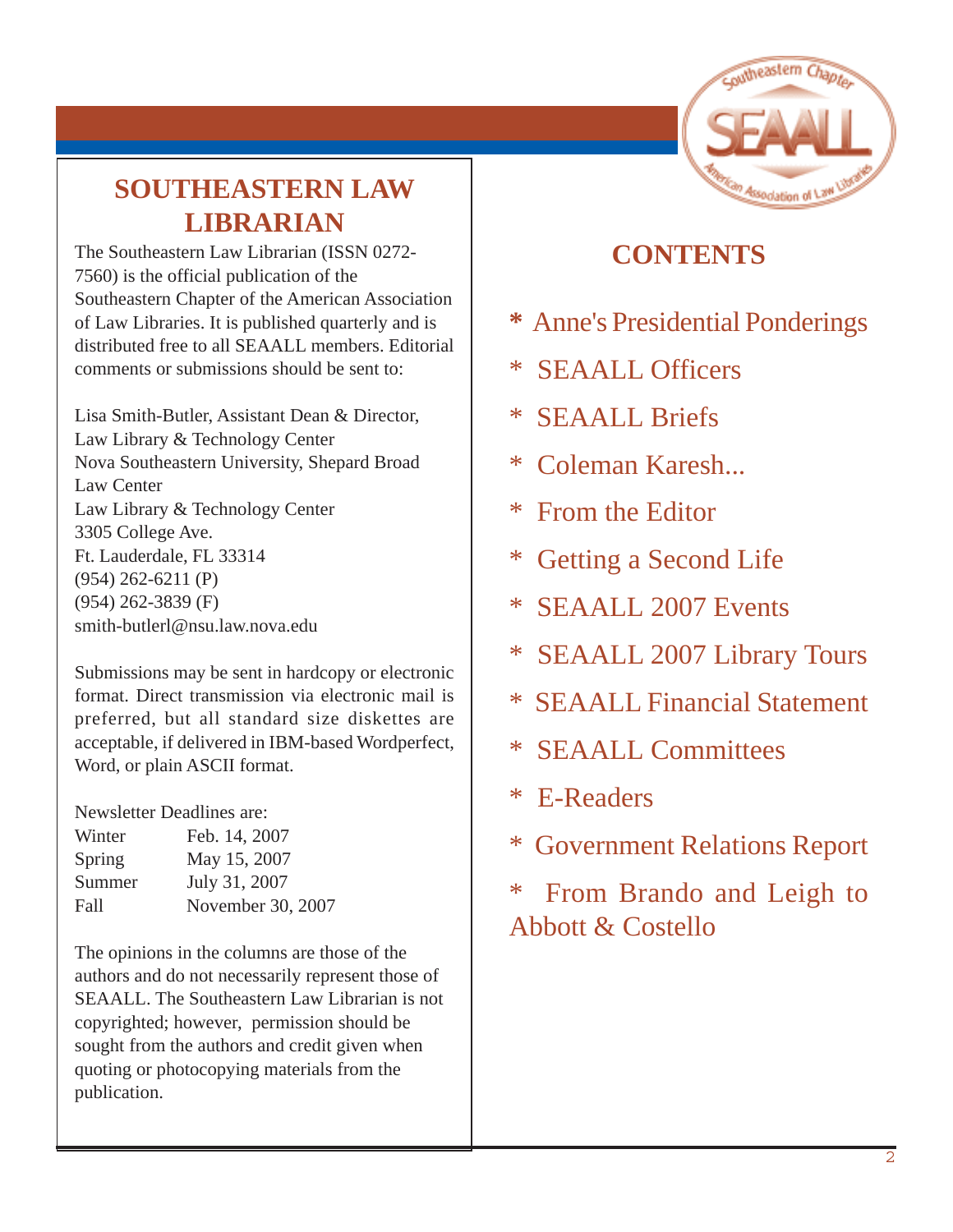### **SEAALL OFFICERS**

#### **PRESIDENT**

**Anne Klinefelter**

Associate Director and Clinical Professor of Law Kathrine R. Everett Law Library University of North Carolina at Chapel Hill Campus Box #3385 Chapel Hill, NC 27599 Telephone: (919) 962-6202 Fax: (919) 962-1193 [E-mail: klinefel@email.unc.edu](mailto:klinefel@email.unc.edu)

#### **VICE-PRESIDENT/PRESIDENT-ELECT**

**Kenneth J. Hirsh**

Director of Computing Services Duke University School of Law Box 90366 Durham, NC 27708-0366 Telephone: (919) 613-7155 Fax: (919) 613-7231 Email: [ken@law.duke.edu](mailto:ken@law.duke.edu)

#### **SECRETARY**

#### **Sally Wambold**

Technical Services Librarian Law School Library University of Richmond Richmond, VA 23173 Telephone: (804) 289-8226 Fax: (804) 287-1845 [Email: swambold@richmond.edu](mailto:swambold@richmond.edu)



#### **TREASURER John P. Bissett**

Catalog Librarian Washington and Lee University Lewis Hall Lexington, Va. 24450 Phone: (540) 458-8546 Fax: (540) 458-8967 [Email: bissettj@wlu.edu](mailto:bissettj@wlu.edu)

#### **IMMEDIATE PAST PRESIDENT Pamela E. Deemer**

Assistant Law Librarian, Cataloging & Acquisitions Services Emory University Hugh F. MacMillan Law Library 1301 Clifton Road Atlanta, GA 30322-2780 Phone: (404) 727-0850 [Email: libped@law.emory.edu](mailto:libped@law.emory.edu)

#### **MEMBERS-AT-LARGE**

**Grace M. Mills**

**Director** Florida A & M University, College of Law Library One North Orange Avenue Orlando, FL 32801 Telephone: (407) 254-3271 Fax: (407) 254-3273 Email: [grace.mills@famu.edu](mailto:grace.mills@famu.edu)

#### **Virginia L. Smith**

Director of Information Resources Womble Carlyle Sandridge & Rice One West Fourth Street Winston-Salem, NC 27101 Phone: (336) 721-3794 Fax: (336) 726-9015 [Email: vsmith@wcsr.com](mailto:vsmith@wcsr.com)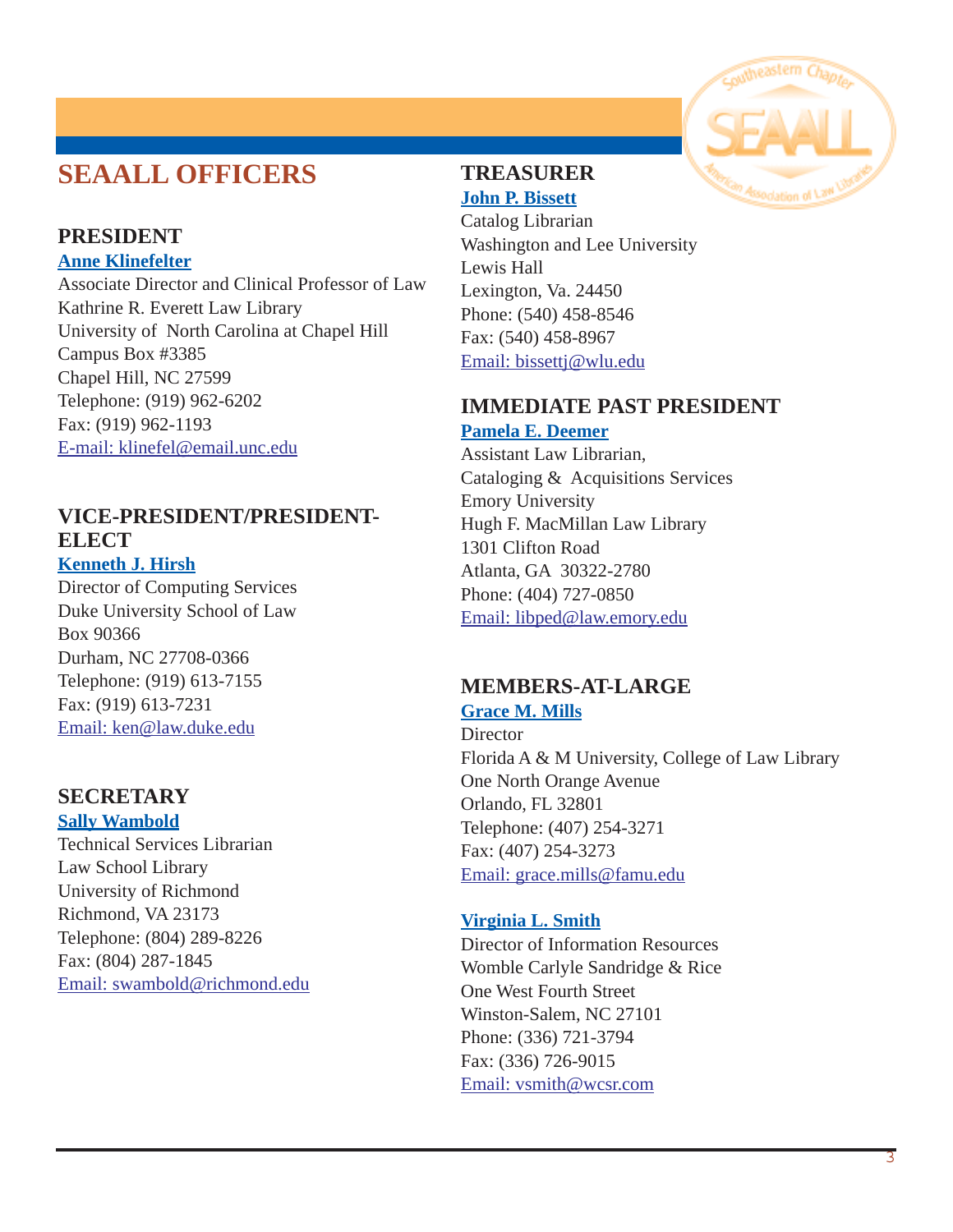#### **SEAALL BRIEFS**

#### compiled by **Karin Den Bleyker**

#### **FLORIDA**

#### **Florida Coastal School of Law**

**Karen Kronenberg** is the newest Reference Librarian to join Florida Coastal School of Law. She received her J.D. from the University of Houston in 1991, and her shiny new M.L.S. degree from the University of North Texas in December of 2006. She practiced law in Texas for ten years before changing course and becoming a librarian.

#### **GEORGIA**

#### **University of Georgia**

The **Alexander Campbell King Law Library** of the University of Georgia recently received a Briggs Award from Briggs and Associates, a supported employment firm. The award was given for creating a job for a local citizen with developmental disabilities and successfully integrating her into the staff of the library and the law school. The job creation process used, called "job carving," looks at the unmet staffing needs of the library and matches them with the interests and talents of the supported employment client.

#### **LOUISIANA**

**U. S. Court of Appeals Fifth Circuit Library System**



**Amy Hale-Janeke** has been promoted to Head of Reference Services for the U.S. Court of Appeals Fifth Circuit Library System headquartered in New Orleans. Amy joined the Fifth Circuit team in October of 2005 as Reference Librarian and helped re-establish services in New Orleans after Hurricane Katrina. Previously, Amy was a reference librarian at the San Diego County Public Law Library. She holds an M.L.S. from the University of Arizona and a J.D. from Texas Tech School of Law. Amy's new duties will involve supervision of federal court reference projects throughout Texas, Louisiana and Mississippi. Amy is active in AALL at the local and national level. She is currently serving as a member of the AALL Continuing Professional Education Special Committee, the AALL Public Relations Committee, and as chair of LISP's Nominations Committee. She is also part of NOALL's Local Arrangements Committee for the 2007 annual meeting in New Orleans.

**Susan U. Hicks**, the U. S. Courts Librarian for the Northern District of Mississippi, will be retiring in March after almost 17 years of service to the U. S. Court of Appeals Fifth Circuit Library System. Prior to joining the Fifth Circuit, Susan served as Director of the Mississippi State Library. Susan began working for the Mississippi State Library in 1975 and worked in all aspects of the organization, including Circulation, Serials, Reference, and Head of Public Services and was promoted to Director in 1988. Susan graduated from Mississippi State University and received her M.L.S. from the University of Mississippi. As the U.S. Courts Librarian in Jackson, Susan managed a satellite library as well as collections in remote locations throughout Mississippi.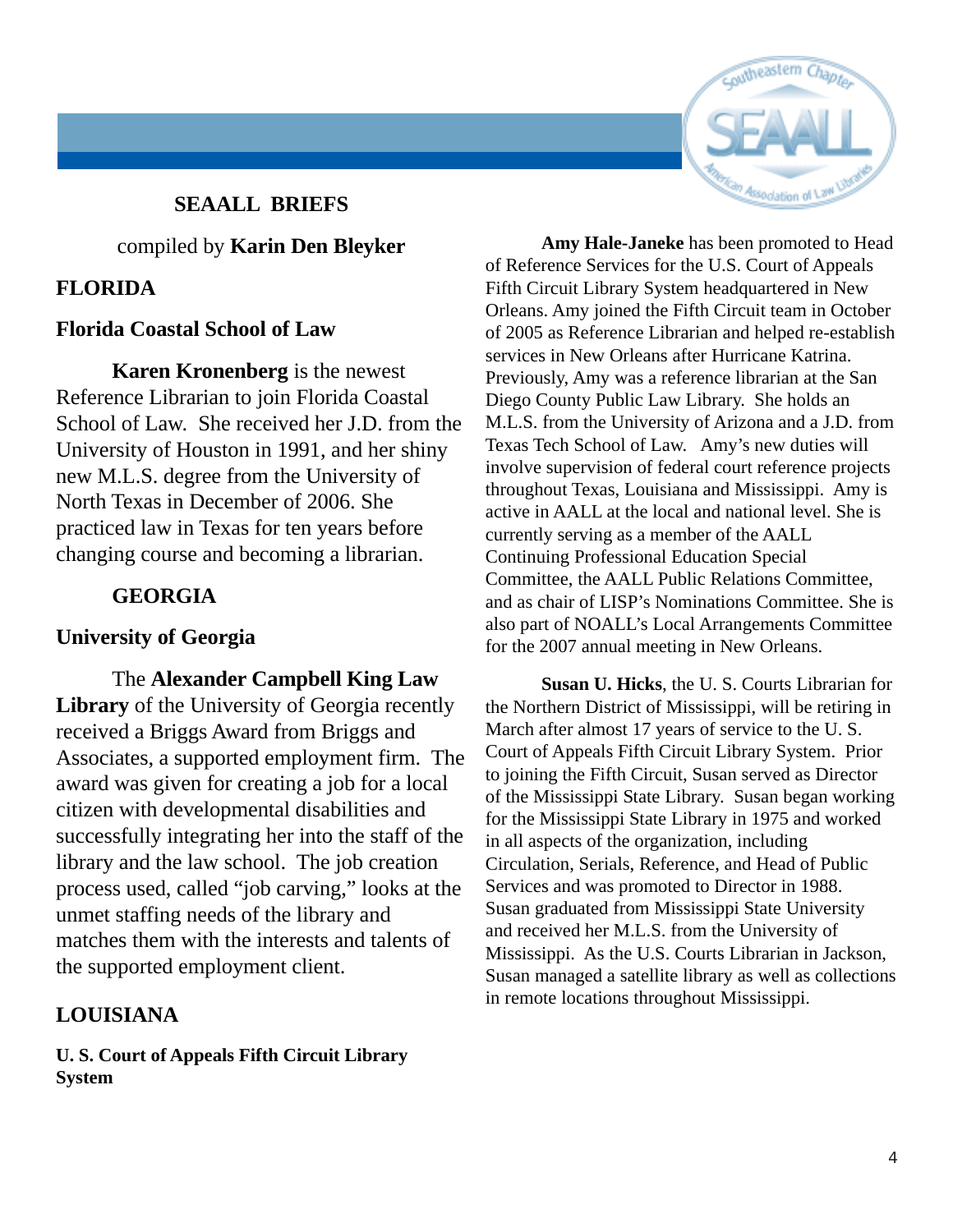

She provided library services directly to U. S. Circuit Judges E. Grady Jolly and Rhesa M. Barksdale, as well as district judges and U.S. court personnel throughout Mississippi. Susan's friends in the Fifth Circuit are sad to see her leave, but are also happy knowing that Susan can retire at the young age of 39 and enjoy her many avocations. She and her husband 'Doc' are avid travelers - they love touring Europe and doing voluntary quality control testing for vineyards throughout France. In Jackson, they enjoy raising their two sons, whose last names are Corgi. In her spare time, Susan will probably run for President of the Jackson chapter of the Bobby Lounge fan club. Congratulations Susan, and 'Laissez les bons temps rouler!"

#### **MISSISSIPPI**

#### **Mississippi College School of Law Library**

After fourteen years of heading the acquisitions department, **Joyce Ziegler** has retired. We wish her much happiness in her retirement. We are fortunate to have Judy Nettles already in place to become the Acting Acquisitions Librarian. Judy will begin courses towards her M.L.S. in January. When she completes her degree, she will become the Acquisitions Librarian.

**Karin Den Bleyker** moved into the Head of Technical Services position. In that capacity, she will be responsible for the management and supervision of the technical services functions in the library. **Ginger Dressler**, who has worked over ten years in the cataloging department, will become the Acting Cataloging Librarian. Once she completes her M.L.S. degree, she will become the Cataloging Librarian.

#### **NORTH CAROLINA**

#### **Duke University**

The **Duke Law Library** will close after graduation in May 2007 to begin a full renovation that

will affect each of its four floors. As described in the Law School press release about the project (which also includes construction of a 4,500 square foot commons area, two new classrooms, and a cafe), "Significant renovations will transform the Law Library into a facility that reflects Duke's unique recognition of the need to integrate information retrieval, educational technology, and computing services." The new design features a reading room with a window wall spanning two floors, creates a new special collections room, brings library and IT service points together, and adds new spaces for collaboration, study and learning. Construction is scheduled to begin in May 2007 and be completed by August 2008. During this period, the library collections will be in storage or otherwise inaccessible. We are fortunate to have access to recently vacated space across the street from the law school (which includes a former departmental library) where most of our library, computing, and educational technologies staffs will be relocated along with a very small working collection and the new materials we acquire during the year. Stay tuned for more details in the future as this exciting project unfolds.

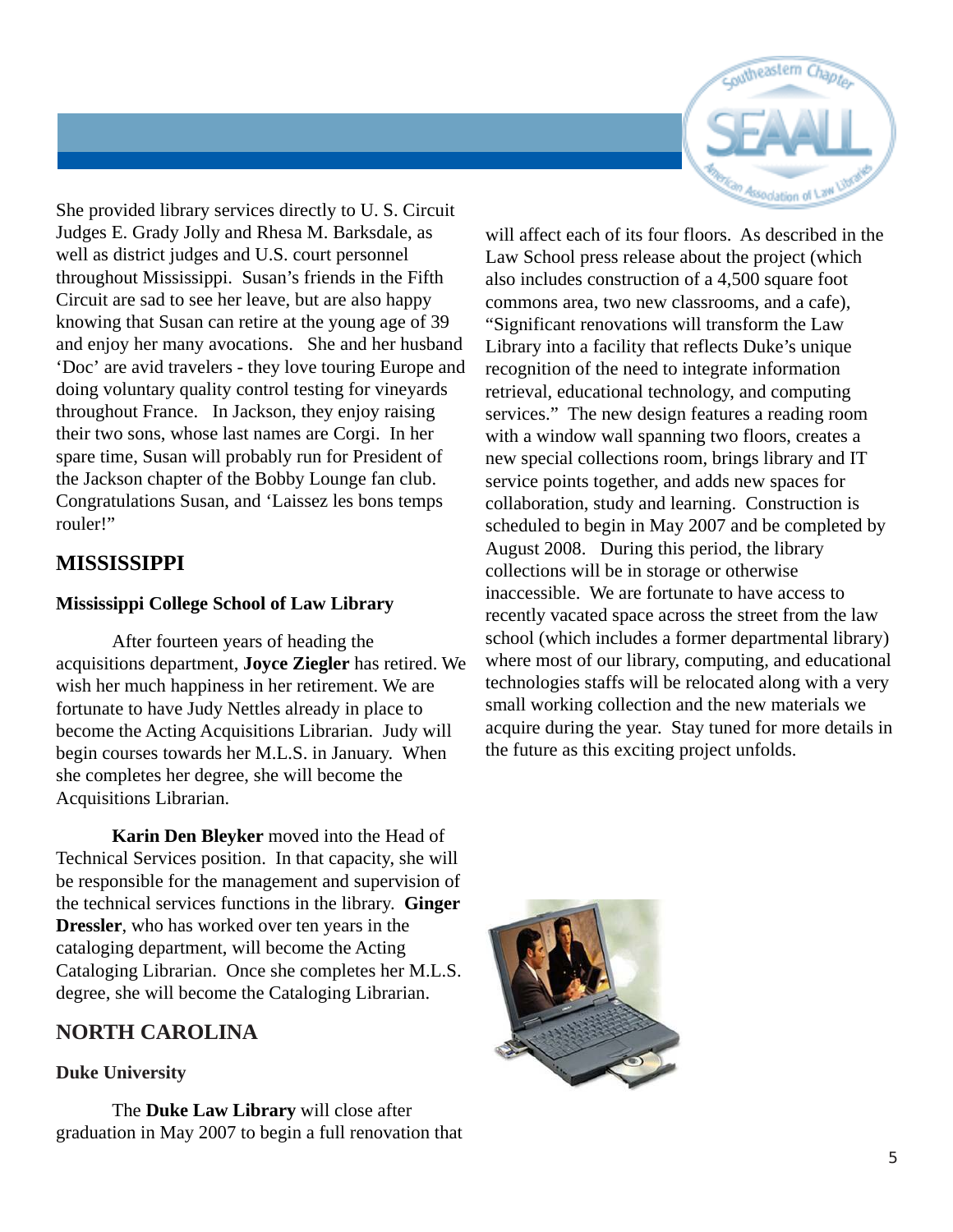



#### **SOUTH CAROLINA**

#### **University of South Carolina**

Here are the activities of the new law librarians at University of South Carolina, Coleman Karesh law Library.

#### **Group Presentations**

Coleman Karesh Law Librarians: Terrye Conroy, David Lehmann, and Stacy Etheredge**.**

**"**Legal Research for Non-Law Librarians." Presenters, South Carolina Library Association 2006 Annual Conference, Hilton Head, South Carolina.

#### **Coleman Karesh Law Librarians:**

#### **• Terrye Conroy**

Terrye Conroy, was named the 2006 Outstanding New Professional by the South Carolina Library Association at their annual meeting in November.

#### **Presentations**

"Internet Legal Research for All Librarians." University of South Carolina, School of Library & Information Science, Panning for Gold Continuing Education Workshop, Fall 2006.

#### **Scholarship**

*Affirmative Action Now: A Guide for Students, Families, and Counselors* (book review) AGAINST THE GRAIN (November 2006)

*What is "Appropriate" for School-Aged Children with Autism*, 102 THE JOURNAL OF THE SOUTH CAROLINA MEDICAL ASSOCIATION 285 (October 2006) (with Tim Conroy, South Carolina Department of Education)

*The Voting Rights Act of 1965: A Selected Bibliography*, 98 LAW LIBRARY JOURNAL 663 (Fall 2006)

#### **• David Lehmann**

#### **Presentations**

"Copyright in the 21st Century", South Carolina Special Libraries Association, Davis College, School of Information and Library Science, University of South Carolina. December 15, 2006.

"Copyright and Digitization", Plenum Speaker, South Carolina Society of Archivists Annual Meeting, October 10, 2006 South Carolina State Historical Society, Columbia, SC,

#### **Scholarship**

*Cormack's Guide to Copyright & Contracts: A Primer for Genealogists, Writers & Researchers,* Sharon Debartolo Cormack. (book review), AGAINST THE GRAIN Volume 18, Issue 5, pp 77-78 (Nov. 2006) *Technology: Web 2.0 for Libraries.* 21 Palmetto Information Notes 9, SC-SLA Fall/Winter, 2006.

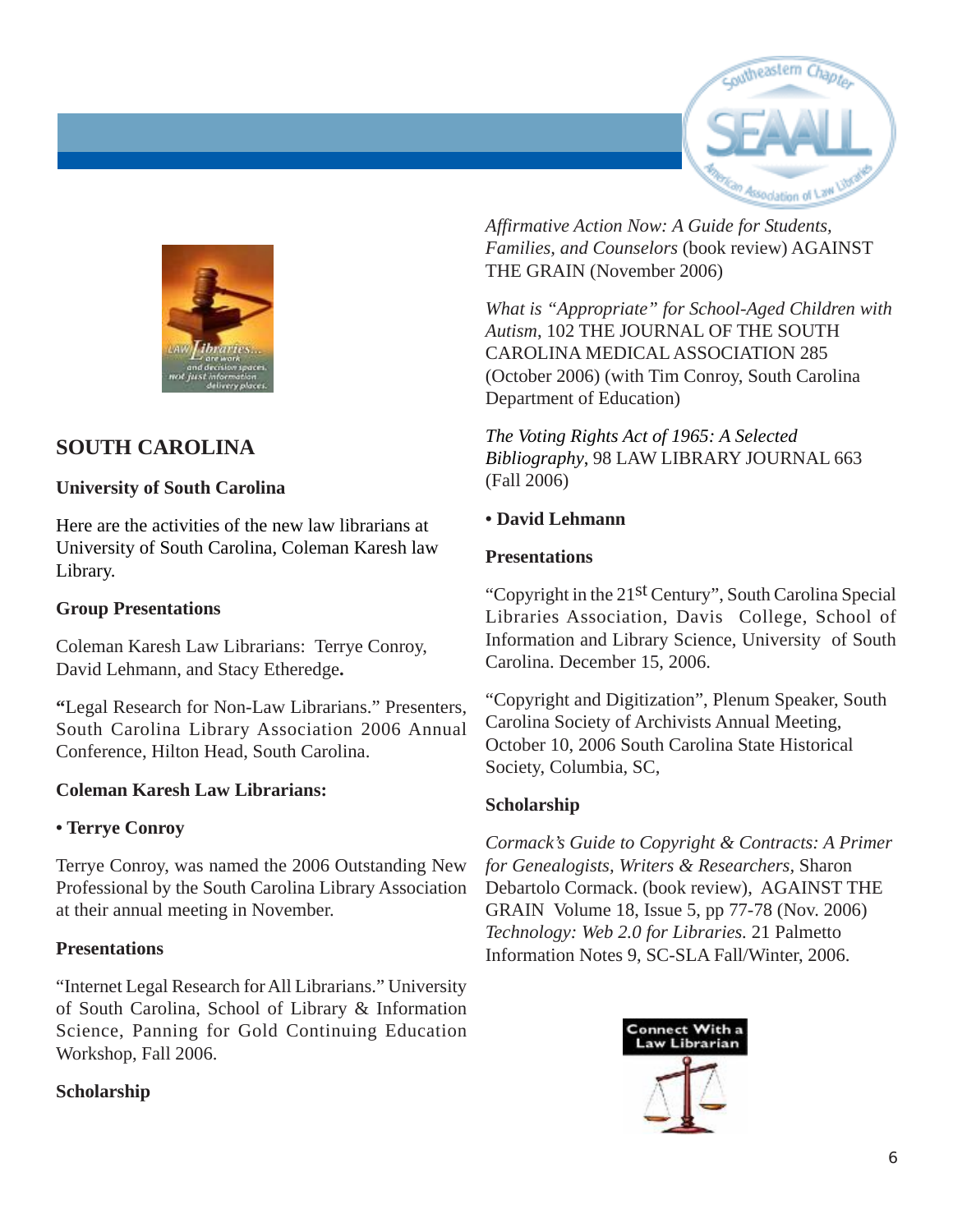# outheastern

#### **• Stacy Etheredge**

#### **Presentations**

"The 1906 World" Presenter, American Association of Law Libraries

(Legal History and Rare Books Roundtable) 2006 Annual Meeting, St. Louis, Missouri. (July, 2006)

#### **Scholarship**

Sexual Orientation and the Law: A Research Bibliography Selectively Annotating Legal Literature Through 2005 (contributing editor), AALL Publication Series No. 74. Buffalo, NY: William S. Hein and Co, 2007

*Preserving a Special Collection: Ten Things You Can Do When You're on Your Own*, 11 AALL Spectrum 8 (February 2007)

Pre-statehood Legal Materials: A Fifty-State Research Guide, Including New York City and the District of Columbia, edited by Michael Chiorazzi and Marguerite Most (book review), 18 Against the Grain 78 (November 2006)

*Frederick C. Hicks: The Dean of Law Librarians*, 98 Law Library Journal 349 (Spring 2006)

*In the Trenches of Law Librarianship: Assessing a Special Collection from Ground Zero*, 10 AALL Spectrum 8 (March 2006)

#### **VIRGINIA**

#### **Washington and Lee University**

The Washington and Lee University Law Library welcomes our newest law librarian, **Caroline Osborne.** Caroline comes to us from the University of Richmond Law Library, where she has served as a reference librarian for the past three years. Caroline was a 1991 graduate of the University of Richmond Law Library, Law Review. In 1992, she earned an LL.M. from Emory University School of Law. Following law school, she practiced as an Associate with Womble Carlyle Sandridge and Rice in Winston-Salem NC, then joined the law firm Hunter, Maclean, Exley & Dunn in Savannah GA. Caroline made the move up to Senior Associate at Kennedy Covington Lobdell & Hickman in Charlotte NC, and in 2002 she finished as a Senior Associate at Cadwalader Wickersham & Taft in New York City. It's after her practice in New York that she decided to shift direction and intern as a Faculty Services Assistant at the University of North Carolina School of Law at Chapel Hill, where she earned her MSLS in 2003. Caroline soon joined the University of Richmond Law Library as Reference and Research Services Librarian. Now at Washington and Lee we are extremely excited to have Caroline join our staff as our new Research and Instructional Services Librarian.

#### **Multi State News**

**Roy Balleste** (University of the District of Columbia/DC), **Sonia Luna-Lamas** (St. Thomas/FL) and **Lisa Smith-Butler** (Nova Southeastern University/FL) edited and authored chapters in the recently published *Law Librarianship in the 21st Century* (Lanham, MD: Scarecrow Press, 2007.) Several SEAALL members also contributed chapters, including **Karl T. Grueben** (St. Thomas/FL), **Anne Klinefelter** (University of North Carolina/NC), and **James S. Heller** (William and Mary/VA.)

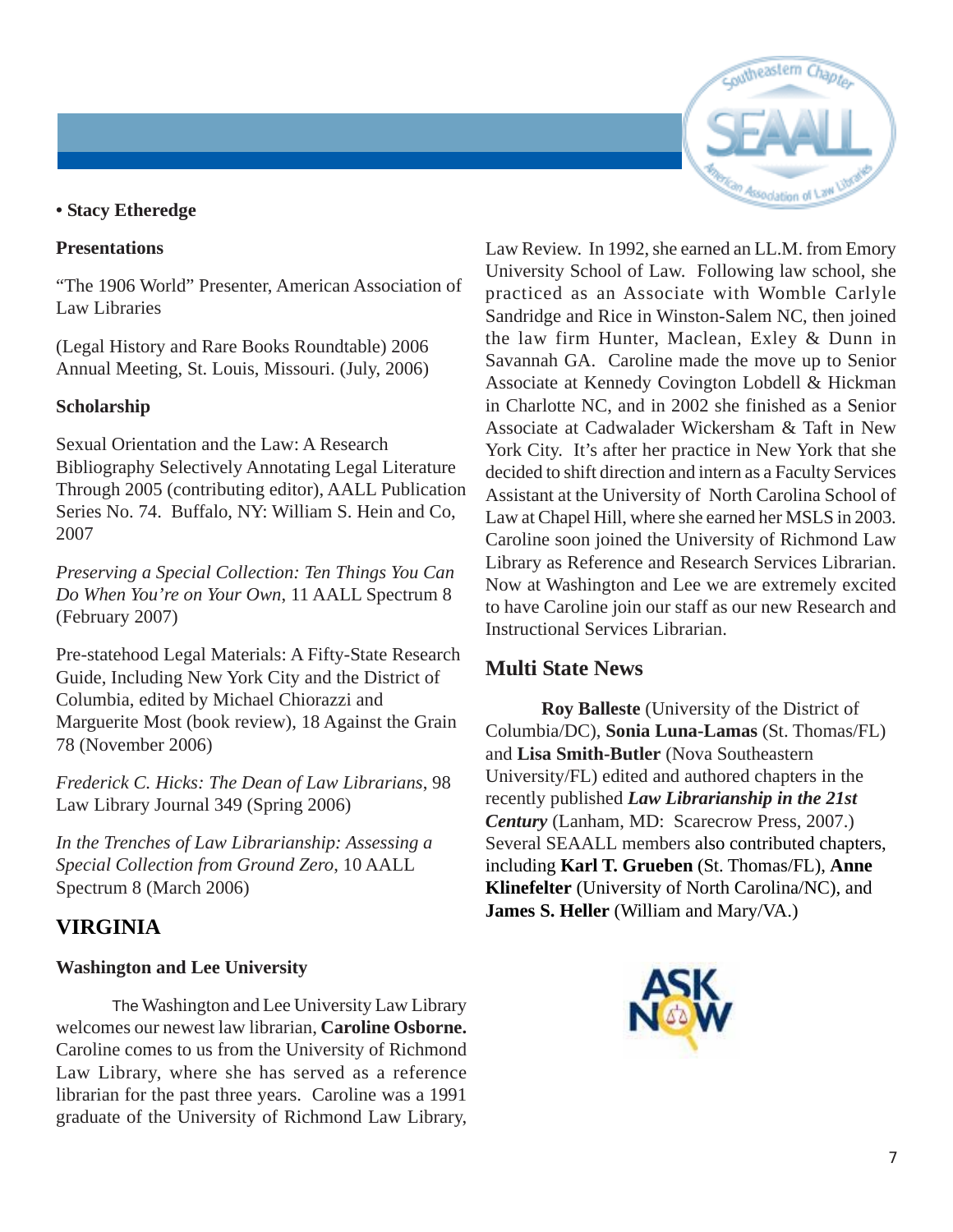

# **Coleman Karesh Law Librarians meet the Chief Justice of the United States Supreme Court**

 Pamela Melton, University of South Carolina, Coleman Karesh Law Library

On October 19 & 20, 2006, the Honorable John G. Roberts, Jr., Chief Justice of the United States Supreme Court, visited the University of South Carolina School of Law. On October 19th, he was honored at a reception and formal dinner, hosted by President and Mrs. Andrew Sorensen, and on October  $20<sup>th</sup>$ , he presided over a moot court argument at the School of Law. The law librarians at the Coleman Karesh Law Library were invited to the dinner and had the opportunity to meet Chief Justice Roberts after the moot court argument. Chief Justice Roberts was charming and gracious to all. To watch the streaming video of the oral arguments and the question and answer session with the chief Justice afterwards, go to mms://ms3.deis.sc.edu/AllAccess/ Roberts\_10\_20\_06.wv.



[Pictured, from left to right: David Lehmann, Ref. Librarian; Sara Repinski, Acquisitions Librarian; Chief Justice Roberts; Terrye Conroy, Ref. Librarian; Stacy Etheredge, Ref. Librarian; Rebekah Maxwell, Assoc. Dir. for Library Operations; and Pamela Melton, Assoc. Dir. For Administration]

#### **From the Editor**

Please think about submitting articles and news to the newsletter. We want to know about new ideas, new services, and special projects that are happening in your library. Share this information with your SEAALL colleagues and make this your newsletter. Provide us with feedback, and let us know what interests you.

Send your submissions or comments to smithbutlerl@nsu.law.nova.edu.



#### **SEAALL Members**

Please vote in the electronic election February 1st - 28th, 2007, made possible by Ken Hirsh and Duke Law. Those people without email addresses will receive paper ballots at their last listed snail mail address. If anyone has moved recently, please email their new snail mail address to swambold@richmond.edu. Thank you very much.

#### **Sally Wambold, Secretary**



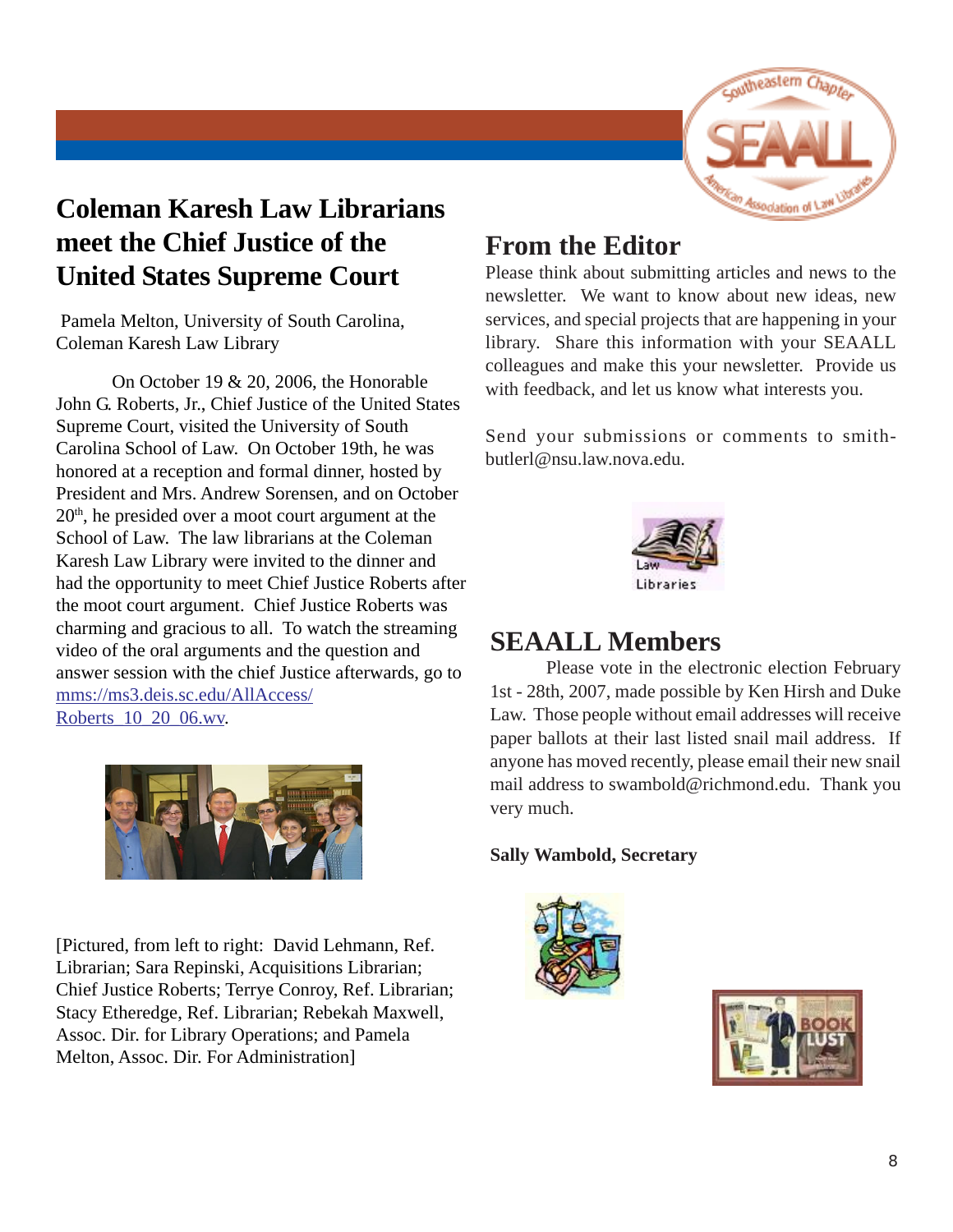

#### **Getting a Second Life**

 -- Meg Kribble, Nova Southeastern University, Shepard Broad Law Center, Law Library & Technology Center

#### **Virtual Harvard**

Imagine waking up in the morning and teaching a class without changing out of your pajamas. Imagine teleporting and flying to the library instead of inching along a highway. Imagine teaching a classroom of students who may have blue skin, purple wings, or the body of a raccoon. Peculiar as they sound, all of these things are now possible.

This fall, the Harvard Law School and the Harvard Extension School collaborated to offer the first law school course in a virtual world. While Harvard law students attend in person, Harvard Extension students and interested members of the public attend LAW 37271A "CyberOne: Law in the Court of Public Opinion" by going to a location called Berkman Island in the virtual world of Second Life. The course is designed to aid students in exploring "the creation and delivery of persuasive argument in the new integrated media space constituted by the Internet and other new technologies."

CyberOne is led by Professor Charles Nesson; his daughter, Harvard Law graduate and current computer science Ph.D. candidate, Rebecca Nesson; and Gene Koo, also a

Harvard Law graduate, who is researching the educational potential of virtual worlds.

Harvard isn't alone in exploring the possibilities of education in virtual worlds. Fifteen other colleges and universities, including New York Law School, own virtual islands in Second Life, and there are at least 66 institutions with some Second Life presence.

#### **Virtual Worlds?**

Virtual reality is here, but it's not what we thought it would be. Rather than mimicking sensory perception for individuals, it resembles a computer game and creates communities.

Second Life, created in 2003, is the best known virtual world. Although it looks like a computer role-playing game, it is not. Aside from the terms of service and community standards, there are no rules, no quests, and no opponents. Every experience in Second Life is created by its nearly two million users. They build structures, start businesses, plan events, teach courses, share information, create games, network, and more.<sup>6</sup> Every character you see on the screen is controlled by a real person.

#### **Why?**

While Second Life was not designed as an educational tool, it is another in a long line of technologies that have been embraced by librarians and educators to network with each other and to enrich the learning experience for students.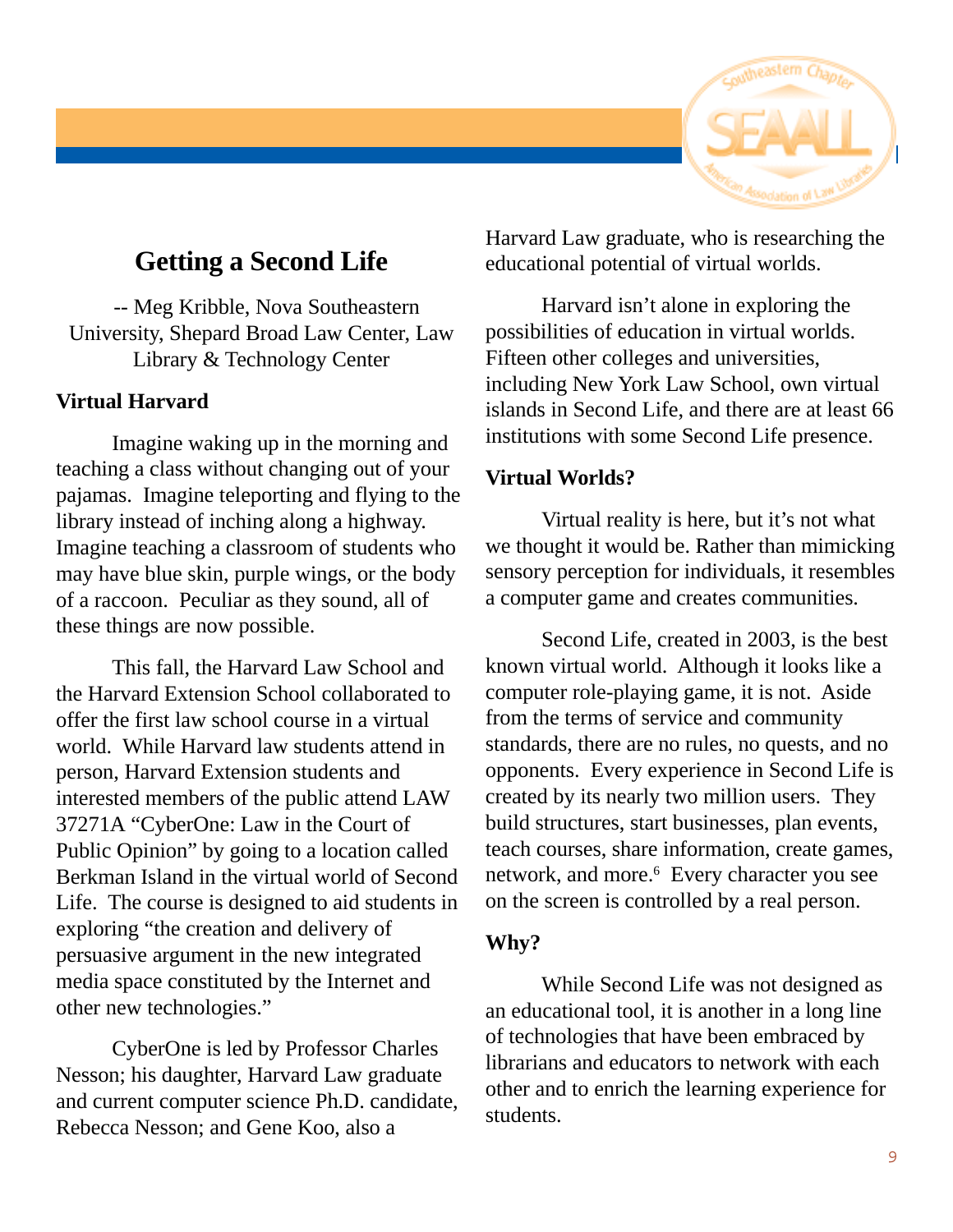

Second Life and other online worlds and games hold great appeal for the "digital native" Millennial generation. One way to reach out to our students is to meet them where they already are. Second Life is a great supplement to distance learning, allowing students and an instructor to interact in a virtual physical environment that puts faces to the names even if those faces and names are those of avatars. In a New York Times story this week, Rebecca Nesson noted that Second Life helps to form connections among students and professors that even the best distance-learning classes can't create, even allowing them to hang out outside of class time.

If Second Life is not your cup of tea, it's still a development to be aware of. There are interesting legal questions about interactions both within the virtual world, and between the virtual and real worlds. Some of these questions addressed at a conference hosted by New York Law School in October 2004 included:

- How should the law treat digital creations?
- Can free speech be protected in the online environment?
- What is the future of virtual currency markets?
- How can we use virtual worlds for real world activism?
- What do race, gender and equality mean online?
- Should virtual worlds be regulated?

#### **Getting Started**

This January, the Nova Southeastern University Law Library & Technology Center joined the list of academic institutions in Second Life. We were given a building on the island of Cybrary City, sponsored by U.K. based Talis and the Alliance Library System of Peoria, IL. Our geographically diverse virtual neighbors include the American Library Association Washington office, the Illinois State Library, and the Australian Libraries. So far, the virtual NSU Law Library serves as a portal to our website and to GPO Access, but we're excited about developing innovative ways to share our legal research knowledge with the community and providing virtual reference.

The best way to explore Second Life is first hand. It's a large place, and as with any computer application, there is a learning curve. However, the best part of Second Life is that it's filled with people, including a thriving community of educators and librarians, who were once new to it and are happy to help other beginners. Check out www.secondlife.com, register, install the software, teleport in, and have fun!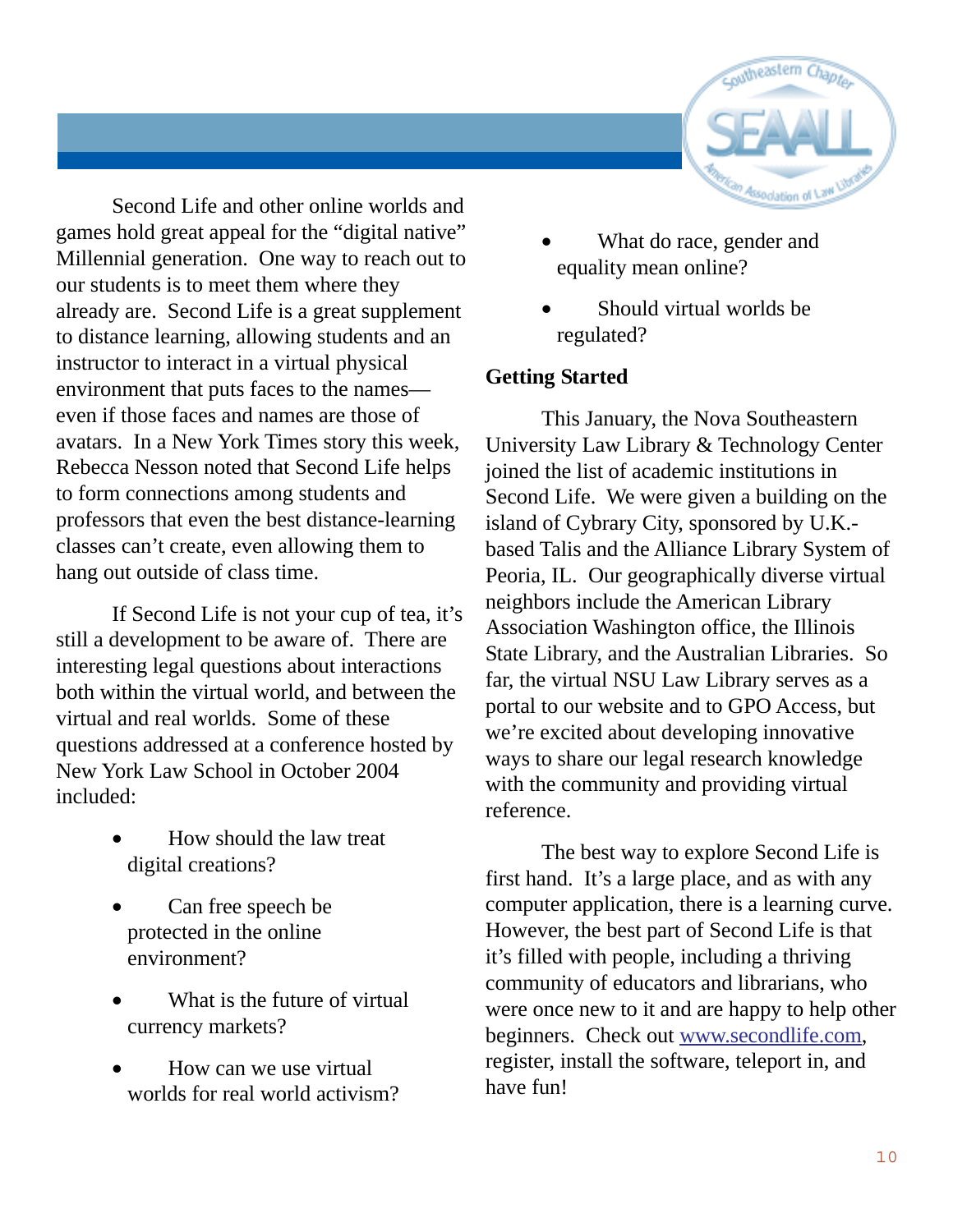#### **SEAALL 2007**



 Rita M. Parham, Louisana State University, Paul M. Herbert Law Center

#### **Happy New Year!**

Do your New Year's resolutions include the 2007 SEAALL annual meeting, scheduled from Wednesday, April 11, 2007 through Saturday, April 14, 2007 in Baton Rouge, LA? Well, the host members of the "Mystic Krewe of SEAALL," have all resolved to plan the best annual meeting ever.

As part of the SEAALL opening reception (Thursday, April 12th), you will visit the Louisiana State University Museum of Art, LSU MOA,. You will also visit the The Rural Life Museum for the cajun social on Friday, April 13, 2007. Other choices exist and include: Belle of Baton Rouge Casino, USS KIDD Naval Museum, Louisiana Art & Science Museum, Irene W. Pennington Planetarium. You might also want to consider some of the activities or restaurants listed below.

#### **Catch the Trolley!**

The Capital Park Trolley runs Monday-Friday, 10:00 a.m.-2:30 p.m. It is free! For a complete listing of downtown area stops, including a map noting restaurant and attraction locations, check out http://ci.batonrouge.la.us/dept/ddd/trolley.htm#stops.

#### **Restaurants**

A complete listing as well as an area map of

downtown restaurants and night and weekend venues can be found on the Downtown Development District's web page at http:// www.brgov.com/dept/ddd.

#### **Gaming Entertainment**

\* The Belle of Baton Rouge Casino, 103 France Street, Baton Rouge, Louisiana 70802- 6200

225. 378.6000; 225. 344.7987 Fax; 800. 676.4847, http://www.belleofbatonrouge.com .

\* Hollywood Casino Baton Rouge, former Casino Rouge (since November, 2006), 1717 River Road North, Baton Rouge, Louisiana 70802-5134 225. 709.7777; 225. 790.7770 Fax; 800. 447.6843, http:// www.casinorouge.com.

#### **Museums**

**Louisiana Arts and Science Museum, Irene W. Pennington Planetarium, and ExxonMobil Space Theater.** An historic railroad depot on Front Street by the Mississippi River houses the Louisiana Arts & Science Museum, the Irene W. Pennington Planetarium and ExxonMobil Space Theater. This museum offers educational entertainment, planetarium shows, and large-format films for visitors of all ages. LASM is a member of the Association of Science and Technology Centers and is accredited by the American Association of Museums. 100 South River Road, 225. 344.5272 ,http://www.lasm.org.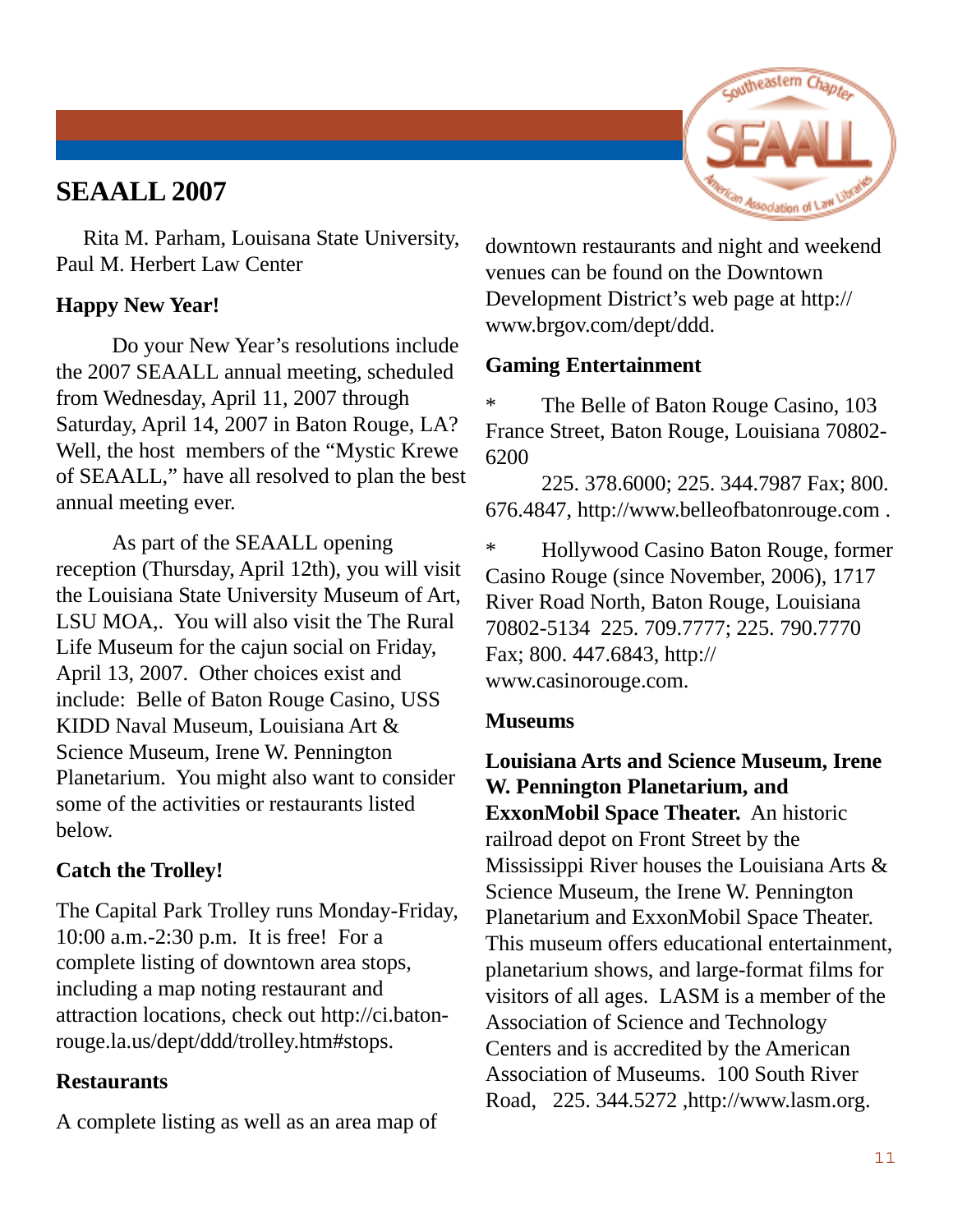

L**ouisiana Governor's Mansion.** This was built in 1963 during Governor Jimmy Davis's administration. The Mansion is located on Capitol Lake, near the State Capitol. Tours by appointment Tuesday, Wednesday, and Thursday. 1001 Capitol Access Road, 225. 342.5855.

 **The Louisiana State Capitol.** The building was completed in fourteen months in 1932,. It sits on a 27-acre tract of land and is the tallest capitol in the United States. Visit the Observation Deck, 27th floor, and enjoy a magnificent look at the city of Baton Rouge and a view of the gardens. In 1935, the building was the site of Huey Long's assassination. Gift shop and food service is available. State Capitol Drive, 225.342.7317, http://www.crt.state.la.us/crt/tourism/capitol/ capi .

#### **The Louisiana State Museum - Baton**

**Rouge.** Opened in 2006, this museum features thematic exhibits on the diverse aspects of Louisiana history, industry and culture. Special admittance fees arranged for Krewe of SEAALL members. 660 North Fourth Street, Open Tuesday -Saturday, 9:00 a.m.-5:00 p.m.; Sunday, Noon - 5:00 p.m.., http:// sm.crt.state.la.us/br/br.htm.

**Old Arsenal Museum.** Built in 1838, it houses exhibits on military history and is listed on the National Register of Historic places. State Capitol Grounds, 225. 342-0401 Open Tues.-Sat., 9:00 a.m.-4:00 p.m., http:// www.sos.louisiana.gov/museums.

**Old State Capitol Center for Political & Governmental History.** Louisiana's castleon-the-river is the recipient of architecture and exhibit design awards. The building's highlights include a spiral cast iron staircase and a stunning stained glass cathedral dome. It was designated a National Historic Landmark in 1975. Marvel as you experience the interactive exhibits and displays of political memorabilia. The museum store accepts major credit cards. 100 North Boulevard, 70801 225. 342.0500 or 800. 488.2968, http:// www.sos.louisiana.gov/museums. Open Sunday, Noon - 4:00 p.m., Tuesday - Saturday, 10:00 a.m. - 4:00 p.m.

**SUMA-Southern University Museum of Art**. This museum houses an African and African-American art collection with more than 2,000 artifacts and other treasures. Open 10:00 a.m. to 5:00 p.m., Tuesday through Friday; 10:00 a.m. to 4:00 p.m., Saturday. Closed Sundays, Mondays and holidays. Free Admission. Martin L. Harvey Hall, Southern University Campus 70813, 225.771.4513, http:// www.sus.edu/suma.

**USS KIDD.** Baton Rouge is the home port of the Fletcher-class destroyer USS KIDD (DD-661), the "Pirate of the Pacific," a memorial to the men and women of the American armed forces. 305 River Road South 70802, 225.342.1942, http://www.usskidd.com/ .

**Events - While the Krewe of SEAALL is in town:**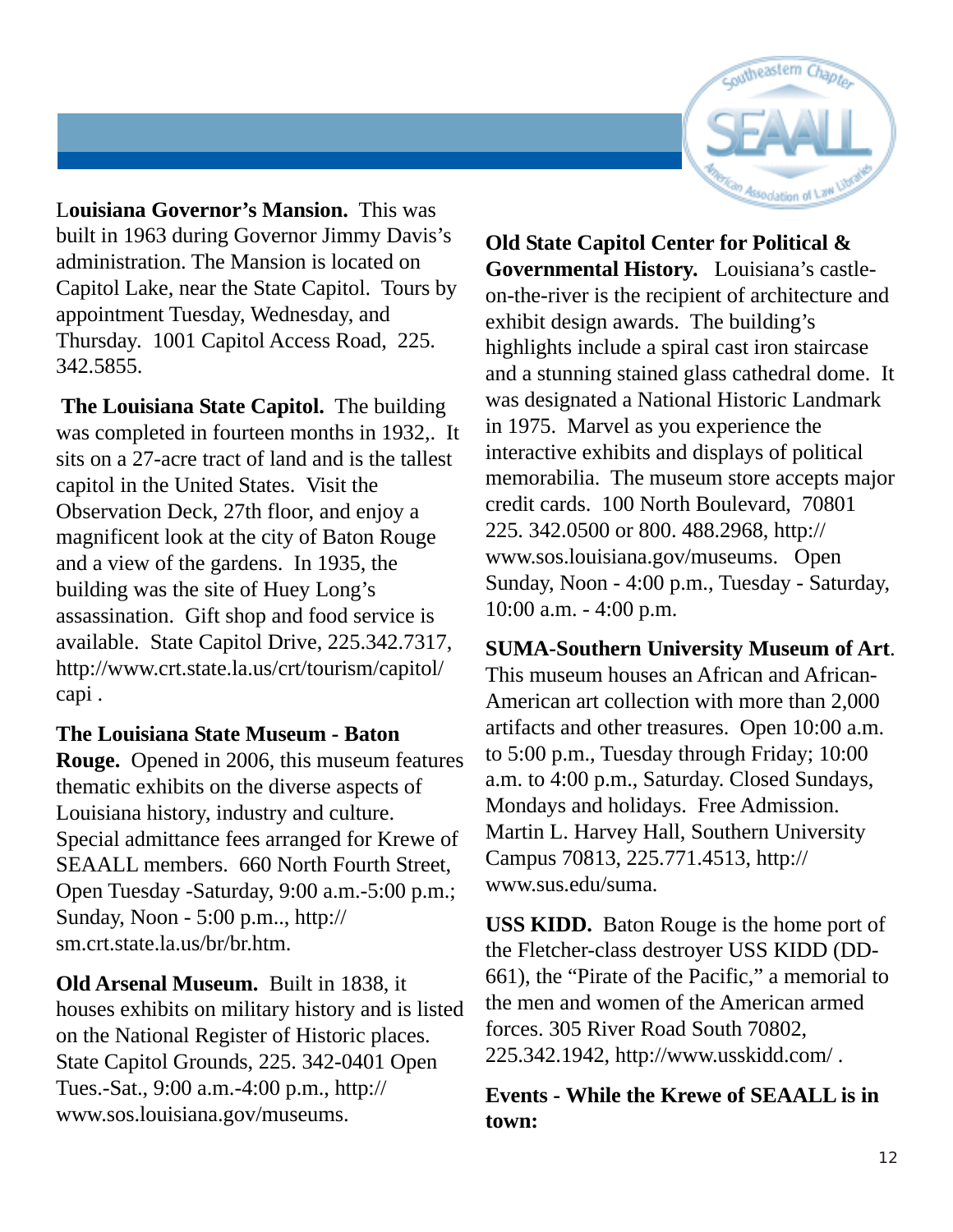

\* Wednesday, April 11, 2007, 1:55 p.m. - USS KIDD Memorial service, anniversary of the Kamikaze Attack on this date in 1945. More information email info@usskidd.com.

\* Thursday, April 12, 2007, 8:00 p.m. - Shaw Center for the Arts David Tanenbaum, classical guitarists.

#### **Red Stick Farmers' Market**

The Red Stick Farmers' Market is held every Saturday between 8 a.m. - 12:00 p.m. in downtown Baton Rouge on Fifth Street between Main and North Streets. Free parking is available in the Galvez Garage. For a listing of farmers and artisan food producers, check the Thursday, Food section of The Advocate or online at http://www.2theadvocate.com.

#### **Plantation Tours in Baton Rouge and Surrounding areas**

Visit Louisiana's historic past along the River Road and in communities surrounding the Greater Baton Rouge area.

#### **Baton Rouge, Louisiana**

**Magnolia Mound Plantation.** This is an authentically restored 1792 French Creole plantation house and includes outbuildings and gardens. Admission charged. Group tours by appointment. 2161 Nicholson Drive, Baton Rouge, LA 225. 343.4955, http:// www.magnoliamound.org/ .

**Mount Hope Plantation.** Circa 1790, it is listed on the National Historic Register. It was built by German immigrants. Recently, the

house was restored. 8151 Highland Road, Baton Rouge, LA 225. 761.7000

#### **Along the Historic River Road**

#### **Brusly, Louisiana. Choctaw Plantation.**

Plantation home, circa 1830, that includes the train that used to haul sugar to the mill; it also includes the former train depot, the scale house, a miniature train collection, lanterns, caboose whistles, and other memorabilia from a sugar plantation. Group tours by appointment. 5151 Ellwood Road, Brusly, LA 225. 749.2205

**Burnside/Darrow, Louisiana. Houmas House Plantation & Gardens.** Considered the "Crown Jewel of the Louisiana River Road," construction began in 1775 and was completed in 1828. Houmas House was recently renovated with exquisite antiques and art collections. Take a step back to a time when this home was known as The Sugar Palace. It has a gift shop, café, elegant restaurant. Hush, Hush Sweet Charlotte staring Betty Davis and Joan Crawford was filmed here in 1964. 40136 Hwy 942 Burnside, Darrow, LA 225. 473.7841 , http://www.houmashouse.com.

**Napoleonville, Louisiana. Madewood Plantation.** This is an 1840s Greek Revival Mansion that is situated along Bayou Lafourche, forty-five miles from Baton Rouge. The restaurant offers candlelight dinners and full plantation breakfasts. Listed among the "Top 54 Inns" by National Geographic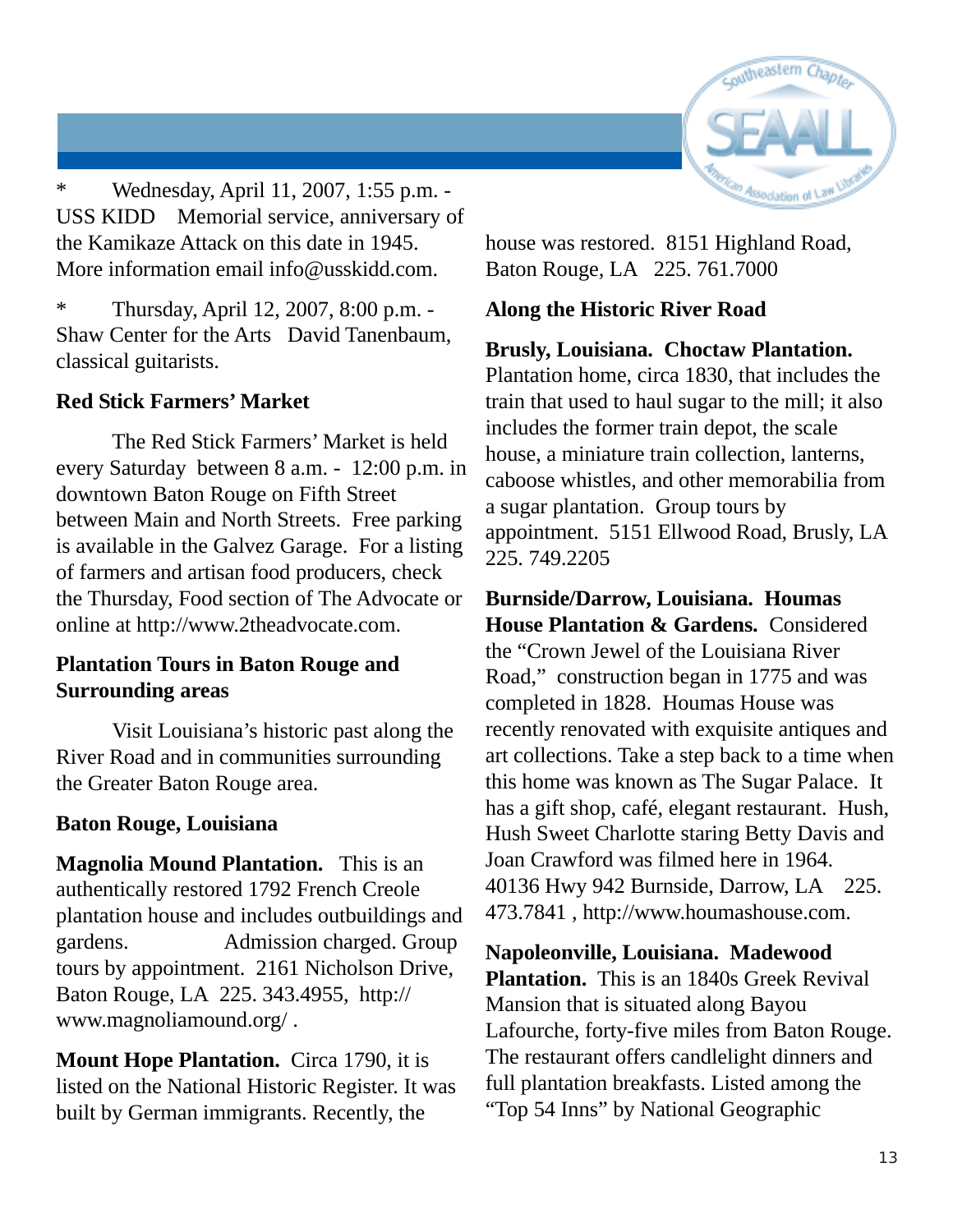

Traveler. Open 7:00 a.m. - 9:00 p.m.; 10:00 a.m. to 4:00 p.m. Daily Tours. 4250 Hwy 308, Napoleonville, LA 985. 369.7151, http:// www.madewood.com.

#### **White Castle, Louisiana. Nottoway**

**Plantation.** This is the largest plantation home in the South. The mansion has a fascinating history and includes exhibits concerned with the impact of slavery, sugar cane farming, and the Mississippi River's influence on the area's economy. Daily guided tours 9:00 a.m. -5:00 p.m. Enjoy the flavors of Cajun and Creole cuisine for lunch or dinner in the restaurant. Gift shop offers unique items and collectibles. Located 19 miles south of Baton Rouge on LA 1 South. 30970 Highway 405, White Castle, LA 70788 225. 545.2730, http:// www.nottoway.com

**Convent, Louisiana. Poché Plantation (Judge Felix Pierre Poché)**. Completely restored 1870 home furnished in period antiques. Full breakfast served in the main house. 6554 LA 44 (River Road), Convent, LA 225. 562.7728, http:// www.pocheplantation.com

**Port Allen, Louisiana. Poplar Grove Plantation.** Located 10 minutes from downtown Baton Rouge, this was built as a pavilion for the 1884 World's Fair in New Orleans and moved by barge in 1886 to its current location. Occupied by descendants of the original family, it is located on the National Register of Historic Places. Serving seafood, Creole and continental cuisine, as well as vegetarian entrees if requested in advance.

3142 North River Road, Port Allen, LA 225. 344.3913, http:// www.poplargroveplantation.com

**St. Francisville, Louisiana.** This is located twenty-five miles from Baton Rouge. There are many historic homes and gardens among the attractions in this quiet historic town. http:/ /www.stfrancisville.net

**Butler Greenwood Plantation.** This is an historic 1790s plantation, listed on the National Register of Historic Places. It includes the original Victorian formal parlor, live oaks and gardens. 8345 US Highway 61, St. Francisville, LA.

**Catalpa Plantation.** Owned and lived in by descendants of the original family, this home is filled with the treasures of five generations. It is filled with exceptional antiques that are original to Catalpa or Rosedown Plantation. 9508 US Highway 61, Saint Francisville, LA 225. 635.3372.

**Greenwood Plantation.** Greenwood Plantation was built in 1830 in the Greek Revival style. The home burned to the ground in 1960 and was completely rebuilt according to the original specifications. 6838 Highland Road, Saint Francisville, LA 225. 655.4475.

**The Myrtles Plantation.** This is a 208-yearold antebellum plantation which features a 120 foot veranda, ornamental ironwork, handpainted stained glass, and open-pierced firework. Famous for the French furnishings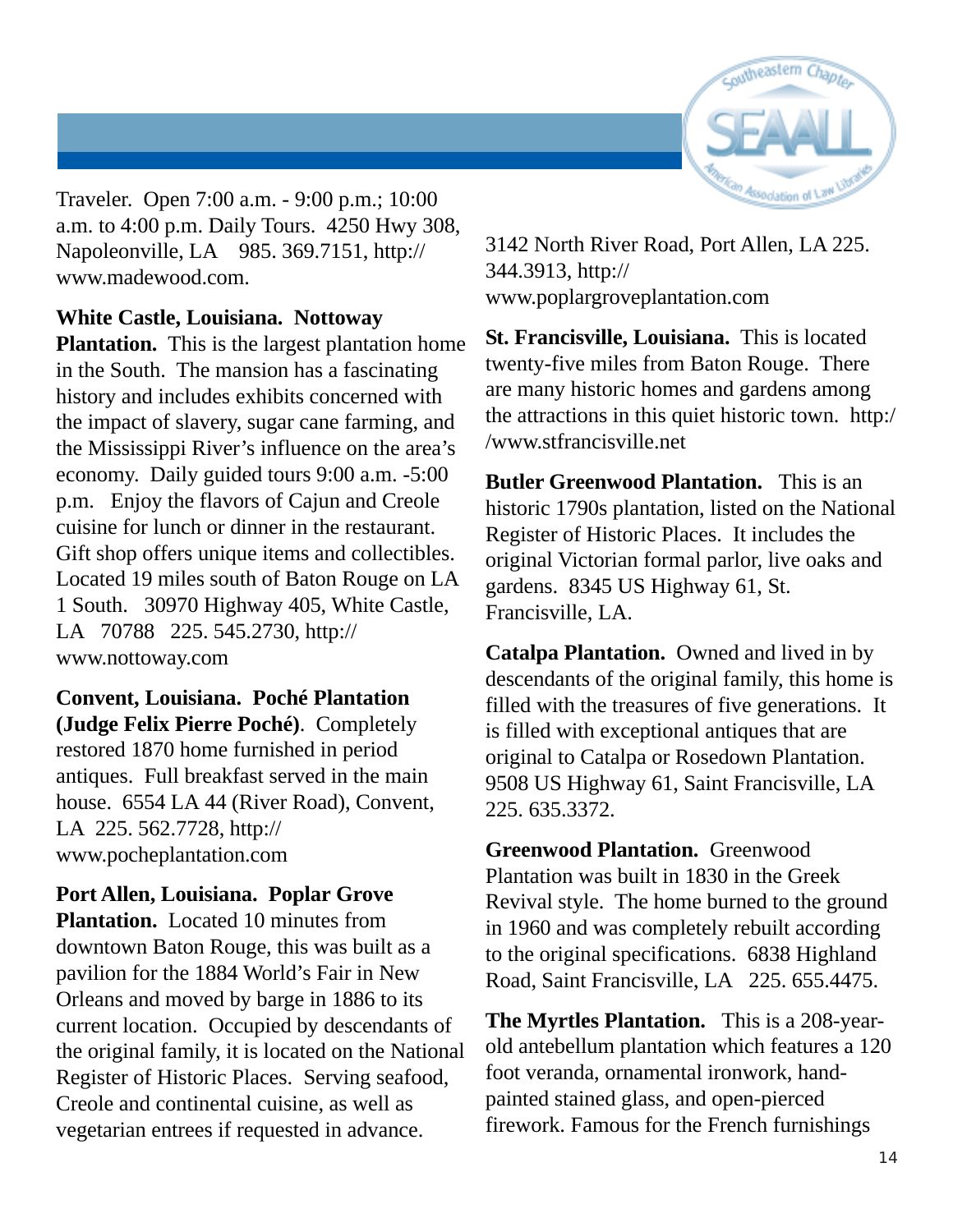

and very popular ghosts! 7747 US Highway 61, St. Francisville, LA 225. 635.6277.

#### **Rosedown Plantation & Gardens.**

Rosedown is well known for the 28-acre garden. It is considered to be one of the nation's five most important historic gardens. The garden along with the c.1835 plantation house, with all of original contents, makes it one of the south's most distinguished houses.12501 Hwy 10, St. Francisville, LA 225. 635.3332.

#### **Area Attractions**

**Alligator Bayou Swamp Tour.** Fifteen minutes from Baton Rouge. A great way to see Louisiana nature: egrets, pelicans, herons, and of course alligators. Reservations are required, call ahead. 35019 Alligator Bayou Road, Prairieville, LA 70769, 225. 677.8297; 225.673.4787 Fax.

#### **River Road African-American**

**Museum.** This museum is dedicated to collecting, preserving, and interpreting art, artifacts and buildings related to the history and culture of African Americans in the rural communities along the Mississippi River between Baton Rouge and New Orleans. 406 Charles Street, Donaldsonville, LA 70346 225. 474,5553, http:// www.africanamericanmuseum.org/tours.html.

 **West Baton Rouge Museum.** Features c.1830 French Creole Aillet House, 22 foot model sugar mill, and c.1850 Allendale Plantation cabin. Open Tuesdays - Saturdays, 10:00 a.m.-4:30 p.m.; Sundays 2:00 p.m.-5:00 p.m. 845 N. Jefferson Ave., Port Allen, LA 70767 225. 336.2422.

### **LIBRARY TOURS**

 Melanie Sims, Louisana State University, Paul M. Herbert Law Center

The Krewe of SEAALL invites you to tour two of Louisiana's academic law libraries located in the Red Stick. The tours are scheduled for Thursday, April 12 from 2:00 p.m. to 4:30 p.m. A local librarian will accompany each tour.

The Southern University Law Center Library is located in the A. A. Lenoir Hall on the main campus of Southern University, one of the largest historically Black colleges and universities in the United States. The Baton Rouge campus is located on Scott's Bluff overlooking the Mississippi River in the northern section of the city. It houses one of the best Civil Rights Collections in the southeastern region.

The Louisiana State University Law Center Library is one of the 20 largest academic law libraries in the United States. The Law Library is located in the Paul M. Hebert Law Center on the Louisiana State University campus in Baton Rouge. It is a selective depository for U. S. Government documents and Louisiana documents, and a depository for Louisiana Supreme Court and Courts of Appeal for briefs and records. The Law Library also has substantial collections in foreign, international and comparative law. Transportation for the tours will be provided from the Sheraton Hotel.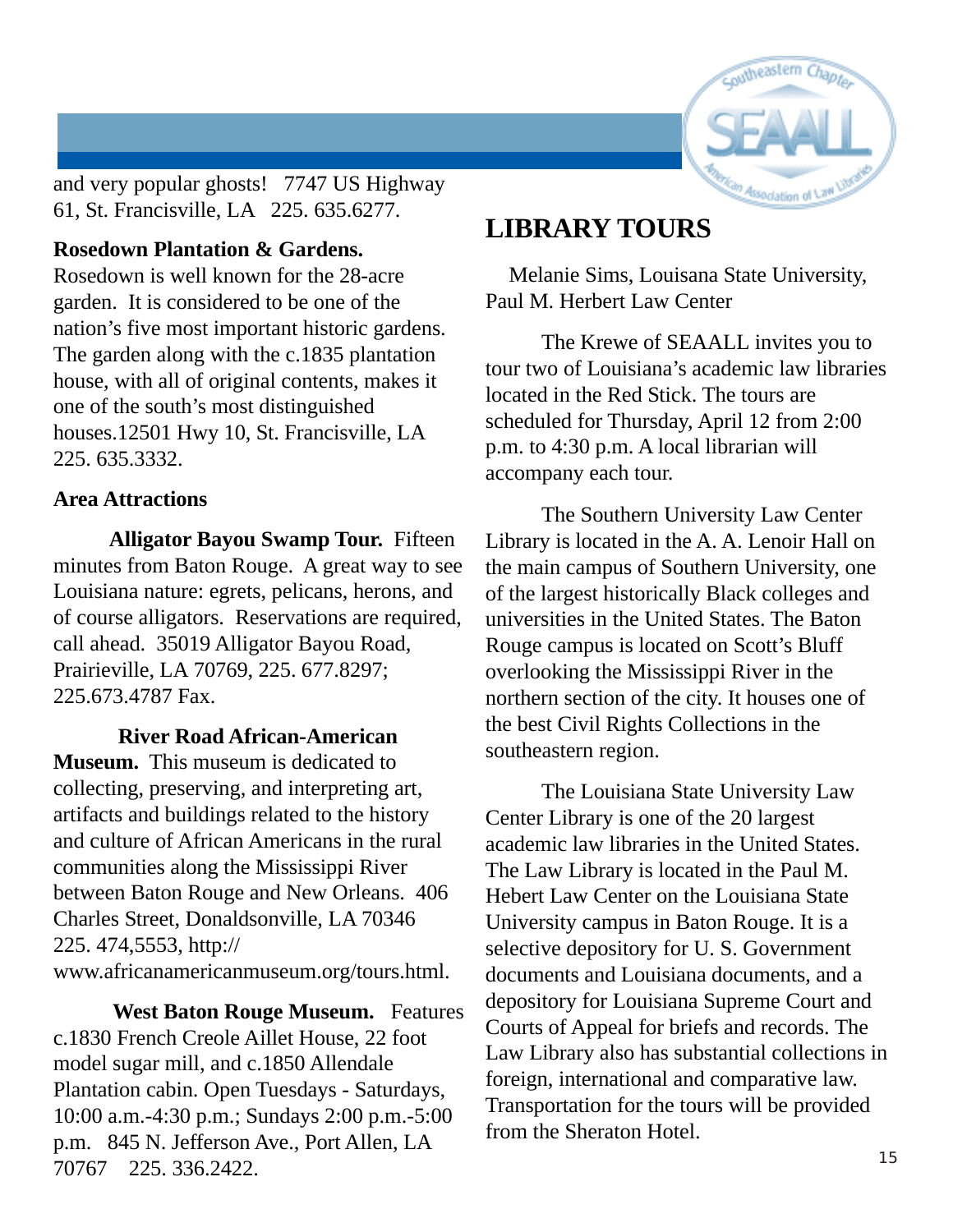# SEAALL FINANCIAL STATEMENT

| <b>SEAALL Financial Statement</b>                                |            |            |             |  |
|------------------------------------------------------------------|------------|------------|-------------|--|
| <b>October - December 2005</b>                                   |            |            |             |  |
| <b>Opening Balance</b>                                           |            |            | \$59,340.53 |  |
| <b>Receipts</b>                                                  |            |            |             |  |
| <b>Membership Dues</b>                                           |            |            |             |  |
| <b>Associate</b>                                                 | \$20.00    |            |             |  |
| <b>Individual</b><br>\$80.00<br><b>Institutional</b><br>\$360.00 |            |            |             |  |
|                                                                  |            |            |             |  |
| <b>Student</b>                                                   | \$20.00    |            |             |  |
| <b>Total Receipts</b>                                            |            | \$480.00   |             |  |
| <b>Working Balance</b>                                           |            |            | \$59,820.53 |  |
| <b>Expenses</b>                                                  |            |            |             |  |
| <b>Bank Service Charges</b>                                      | \$4.00     |            |             |  |
| <b>Liability Insurance</b>                                       | \$576.00   |            |             |  |
| <b>Scholarships &amp; Grants</b>                                 |            |            |             |  |
| <b>Student Scholarships</b>                                      | \$2,200.00 |            |             |  |
| <b>Total Expenses</b>                                            |            | \$2,780.00 |             |  |
| <b>Closing Balance</b>                                           |            |            | \$57,040.53 |  |
| <b>Bank of America CD</b>                                        |            |            | \$3,427.91  |  |
| <b>Fidelity Investments</b>                                      |            |            | \$5,874.18  |  |
| <b>Total Assets</b>                                              |            |            | \$66,342.62 |  |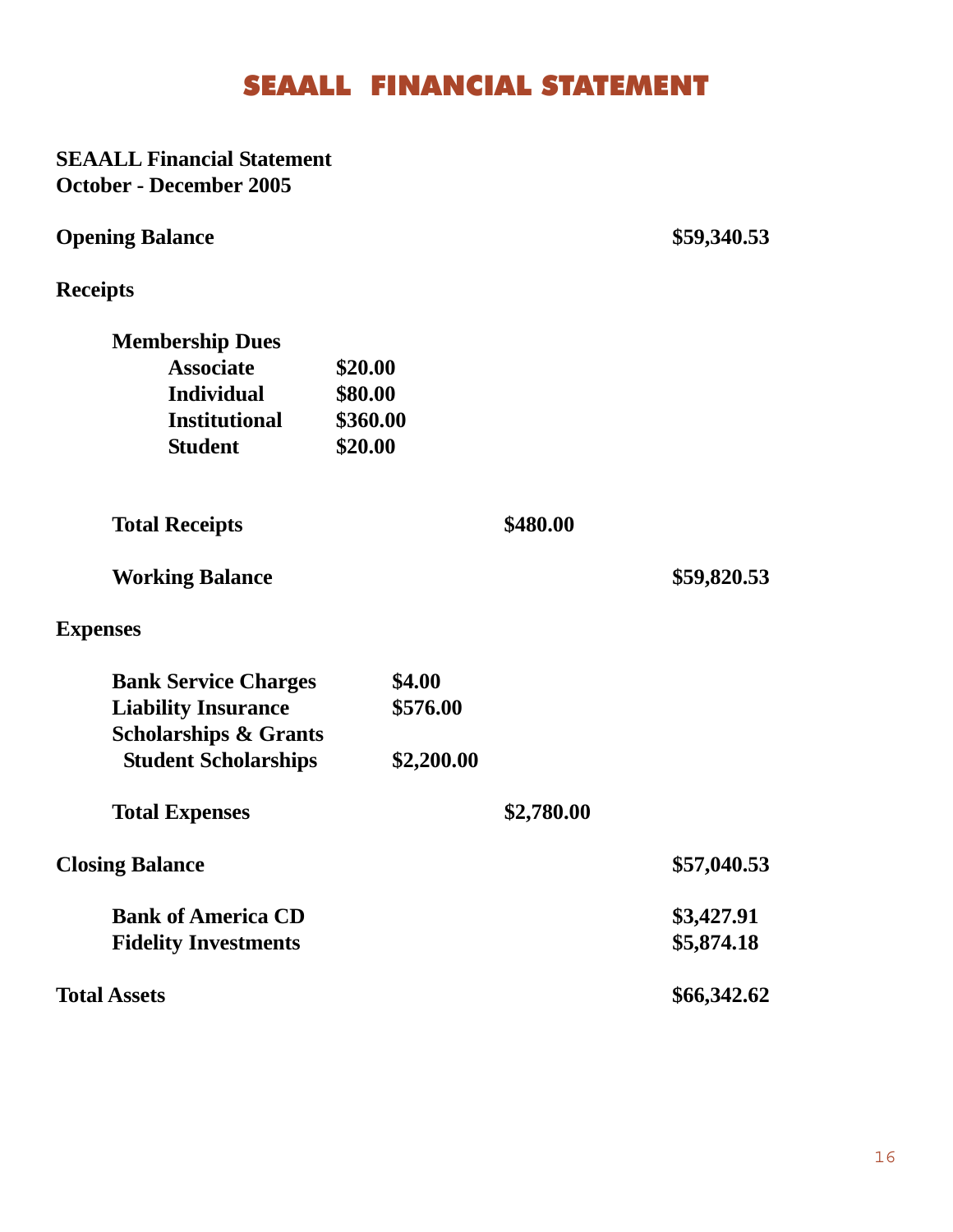

# **SEAALL COMMITTEES 2005- 2006**

#### **Articles and Bylaws**

Reviews and revises Chapter articles of incorporation as directed by the Executive Committee.

**Pam Deemer**, Hugh F. MacMillan Law Library, Emory University. Chair (Immediate Past President) **Ismael Gullon**, Furman Smith Law Library, Mercer University

**Ken Hirsh**, Duke University School of Law (Vice-President/President-Elect)

**Anne Klinefelter**, Kathrine R. Everett Law Library, University of North Carolina at Chapel Hill (President)

#### **Community Services Committee**

Identifies, promotes, and implements nonpolitical volunteer and community service activities.

**Terrye Conroy**, University of South Carolina, Chair (2007)

**Rhea Ballard-Thrower**, Howard University (2007)

**Marcia Burris**, Ogletree, Deakins, Nash, Smoak and **Stewart** 

**Scott DeLeve**, Law Library University of Mississippi (2008)

**Marin Dell**, Florida State University Law Library (2008)

**Stephanie Dooley**, Kennedy Covington (2008) **Margaret Hall,** Kathrine R. Everett Law Library University of North Carolina at Chapel Hill (2008) **Susan Lewis-Somers**, Pence Law Library American University (2008)

**Donna Nixon**, Duke University School of Law (2008) **Sally Wambold**, Law School Library University of Richmond

**Lillian Weeks**, Campbell University Law Library (2008)

#### **Education and Publications**

Responsible for the development of publications for

the benefit of the Chapter's members; also, responsible for developing SEAALL program proposals for the AALL annual meeting. (2 year term) **Rebecca Trammel**, University of Kentucky Law Library, Chair

**Carol Billings**, Law Library of Louisiana (2007) **Scott Childs**, Kathrine R. Everett Law Library, University of North Carolina at Chapel Hill (2007) **Veronica Foster**, Georgetown Law Library (2008) **Nancy Johnson**, Georgia State University Law Library (2007)

**Leslie Diana Jones**, George Washington University Law Library

**David Lehmann**, Coleman Karesh Law Library, University of South Carolina (2008)

**Elizabeth Outler**, Levis College of Law Legal Information Center, University of Florida (2008) **Cathy Polombi**, University of Virginia Law Library (2007)

**Adeen Postar**, Pence Law Library, American University (2008)

**Colleen Williams**, Georgia State Univ. Law Library (2008)

#### **Government Relations**

Monitors legislative, regulatory and judicial developments that affect SEAALL, the practice of law librarianship or the creation and dissemination of information for the states in the southeast region of the U.S. This committee keeps the membership informed by print and electronic means. (2 year term) **Maureen Eggert**, Wake Forest University Professional Center Library, Chair **Helane Davis**, University of Kentucky Law Library (2008) **Dee Dee Dockendorf**, Assistant Law Librarian/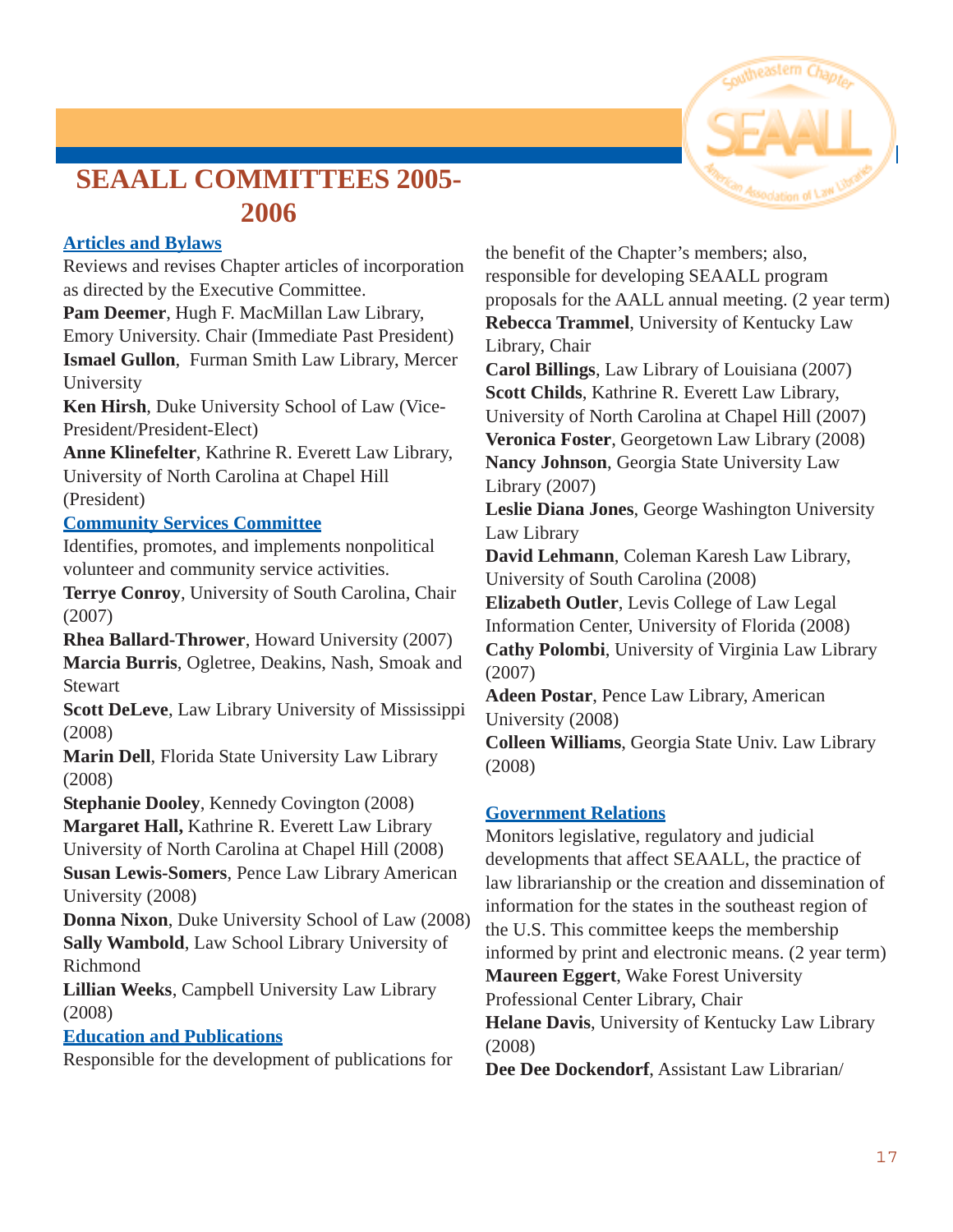

Technical Services (2008) **Kevin Fredette**, George R. Farmer, Jr. Law Library (2008)

**Brian Huddleston**, Loyola University of New Orleans School of Law (2008)

**Chris Hudson**, Hugh F. MacMillan Law Library, Emory University (2007)

**Billie Jo Kaufman**, Pence Law Library, American University (2008)

**David Lowe**, University of Alabama Law Library (2008)

**Colleen Manning**, Florida Coastal School of Law (2007)

**Christine Sellers** (2008)

**Linda Tesar**, Alyne Queener Massey Law Library, Vanderbilt University (2008)

**Thomas Walter**, Mississippi College School of Law Library (2007)

#### **Local Arrangements**

**Randy Thompson**, Paul M. Hebert Law Center Louisiana State University, Chair **Jean Allen**, Southern University Law Library **Ajaye Bloomstone**, Paul M. Hebert Law Center Louisiana State University **Charlene Cain**, Paul M. Hebert Law Center, Louisiana State University **Georgia Chadwick**, Law Library of Louisiana, Louisiana Supreme Court **Megan Garton**, Kathrine R. Everett Law Library, University of North Carolina at Chapel Hill **Marie Louis**, Southern University Law Library **Maralena Murphy**, U.S. Courts Library, 5th Circuit **Kay Naar**, Paul M Hebert Law Center, Louisiana State University **Denise Uzee**, Kean, Miller, Hawthorne

#### **Membership**

Promotes chapter membership and vitality within the region, maintains and distributes a biannual membership directory and coordinates activities for new members, retiring members and the organization. (2 year term)

**Rebekah (Becky) Maxwell**, Coleman Karesh Law Library, University of South Carolina, Chair **Nancy Adams**, U.S. Court of Appeals, 11th Circuit (2007)

**Shyama Agrawal**, Duke University School of Law (2008)

**Georgia Chadwick**, Law Library of Louisiana (2007) **Edward T. Hart**, Chiles Legal Information Center, University of Florida College of Law (2008) **Amy Osborne**, University of Kentucky Law Library (2007)

**Frosty Owen**, Hunton & Williams (2007) **Mary Jane Slipsky**, Nelson Mullins Riley & Scarborough LLP (2008) **Linda Sobey**, Florida A & M University, College of Law Library (2008)

#### **Newsletter and Public Relations**

Responsible for the publication of the "Southeastern Law Librarian" four times a year. (2 year term) **Lisa Smith-Butler,** Nova Southeastern University, Law Library & Technology Center, Editor **Steve Melamut**, University of North Carolina at Chapel Hill Law Library, Webmaster **Marcia Baker**, Wake Forest University Professional Center Library (2007) **Karin Den Bleyker**, Mississippi College Law Library (2007) **Stacy Etheredge**, Coleman Karesh Law Library, University of South Carolina (2008) **Stacy Lane**, University of Mississippi Law Library (2008) **Catherine (Cathy) Lemann**, Law Library of Louisiana (2007) **Nichelle Perry**, North Carolina Central University School of Law Library (2008) **Carolyn Santanella**, Smith Moore, LLP (2008) **Etheldra Scoggin**, Loyola University Law Library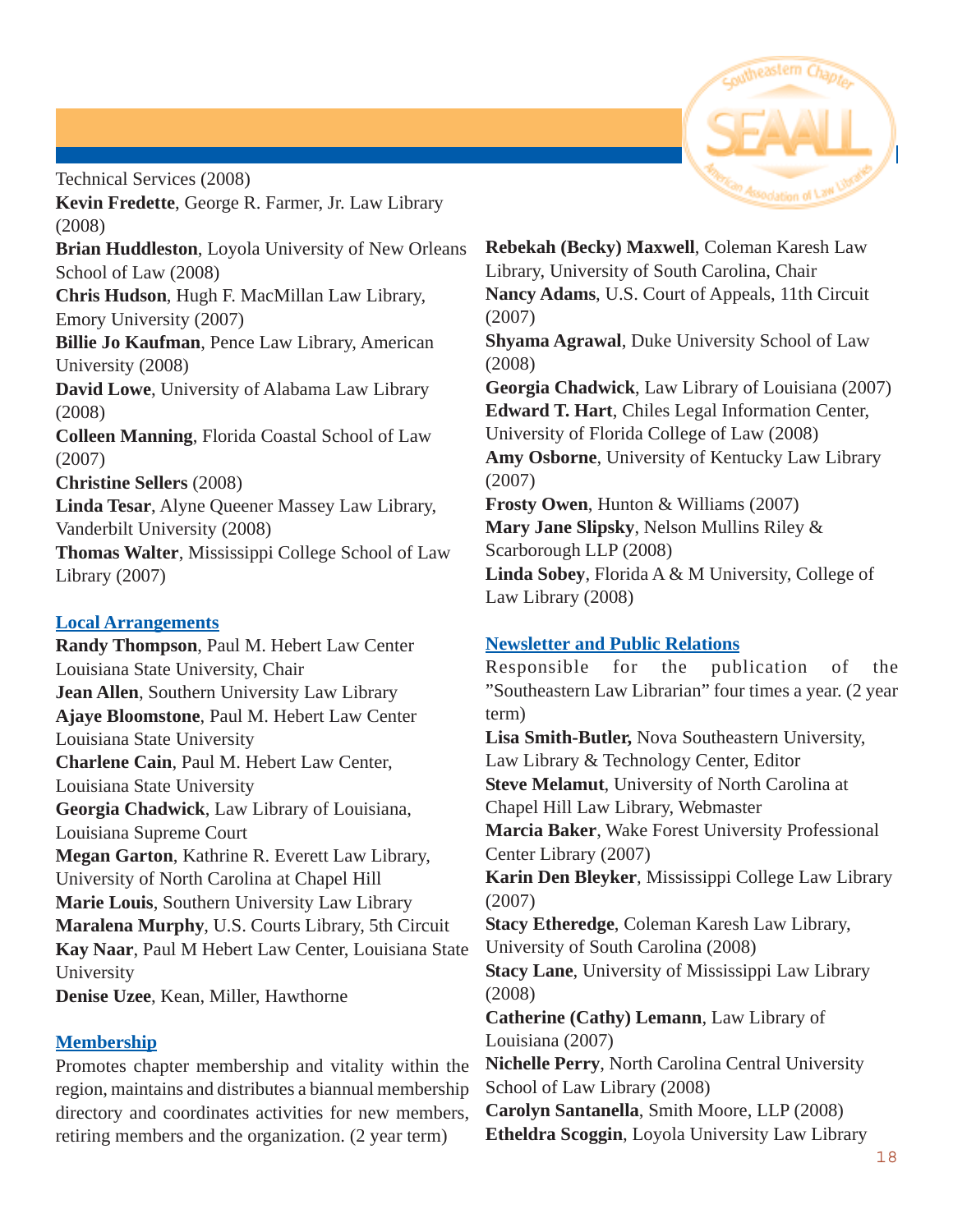#### (2007)

#### **Nominations**

**Carol Nicholson**, Kathrine R. Everett Law Library, University of North Carolina at Chapel Hill Chair **Carol Billings**, Law Library of Louisiana, Louisiana Supreme Court **Kathy Crosslin**, Kilpatrick Stockton LLP

**Patricia Kidd**, Howard University School of Law, Library

#### **Placement**

Communicates the availability of new positions in the southeast; also, responds to potential employers with information about SEAALL members who are interested in new employment opportunities. (2 year term) **Joy Hanson**, Duke University School of Law, Chair **Glen-Peter Ahlers**, Barry University School of Law Library (2007) **Billie Blaine**, Supreme Court of Florida (2008) **Karen Nuckolls**, University of Kentucky Law Library (2008)

**Masako Patrum**, Wake Forest Univ. Prof. Ctr. Library (2008)

**Monica Wilson**, Squire, Sanders & Dempsey L.L.P. (2008)

#### **Program**

Plans and implements the educational program for the chapter's annual meeting.

**Ken Hirsh**, Duke University School of Law, Chair (2007)

**Christine Ciambella**, George Mason University Law Library (2007)

**Tim Coggins**, Law School Library, University of Richmond (2007)

**Charlene Cunniffe**, Bass, Berry & Sims PLC (2008) **Elaine Fenton**, U.S. Court of Appeals, 11th Circuit (2008)

**Jim Heller**, Marshall-Wythe Law Library, College of William and Mary (2007)

**Tim Lewis**, Alabama Supreme Court & State Law Library (2008) **Helen Mellett Walker**, Bradley, Arant, Rose & White LLP (2007) **Sally Wiant**, Washington and Lee University Law Library (2008) **Tracy Woodard**, Howard University School of Law Library (2007)

#### **Scholarship**

Publicizes, manages and awards the annual Lucile Elliott scholarships. (2 year term) **Joyce Janto**, Law School Library, University of Richmond, Chair (2007) **Jack Bissett**, Washington and Lee University (2007), as treasurer **Carol Bredermeyer**, Chase College of Law Library, Northern Kentucky University (2007) **Lee Carnes**, Kennedy Covington Lobdell & Hickman, LLP (2008) **Emily Carr**, Law Library of Congress (2008) **Margaret Christiansen**, Regent University Law Library (2007) **Janet Hirt**, Alyne Queener Massey Law Library, Vanderbilt University (2008) **Pedro Padilla-Rosa**, Law Library University of Puerto Rico (2007) **Jennifer Sekula**, Marshall-Wythe Law Library, College of William and Mary (2008) **Denise Uzee**, Kean, Miller, Hawthorne (2007)

#### **Service to SEAALL**

**Joyce Janto**, University of Richmond Law School Library, Chair **Pam Deemer**, Hugh F. MacMillan Law Library, Emory University **Carol Nicholson**, Kathrine R. Everett Law Library, University of North Carolina at Chapel Hill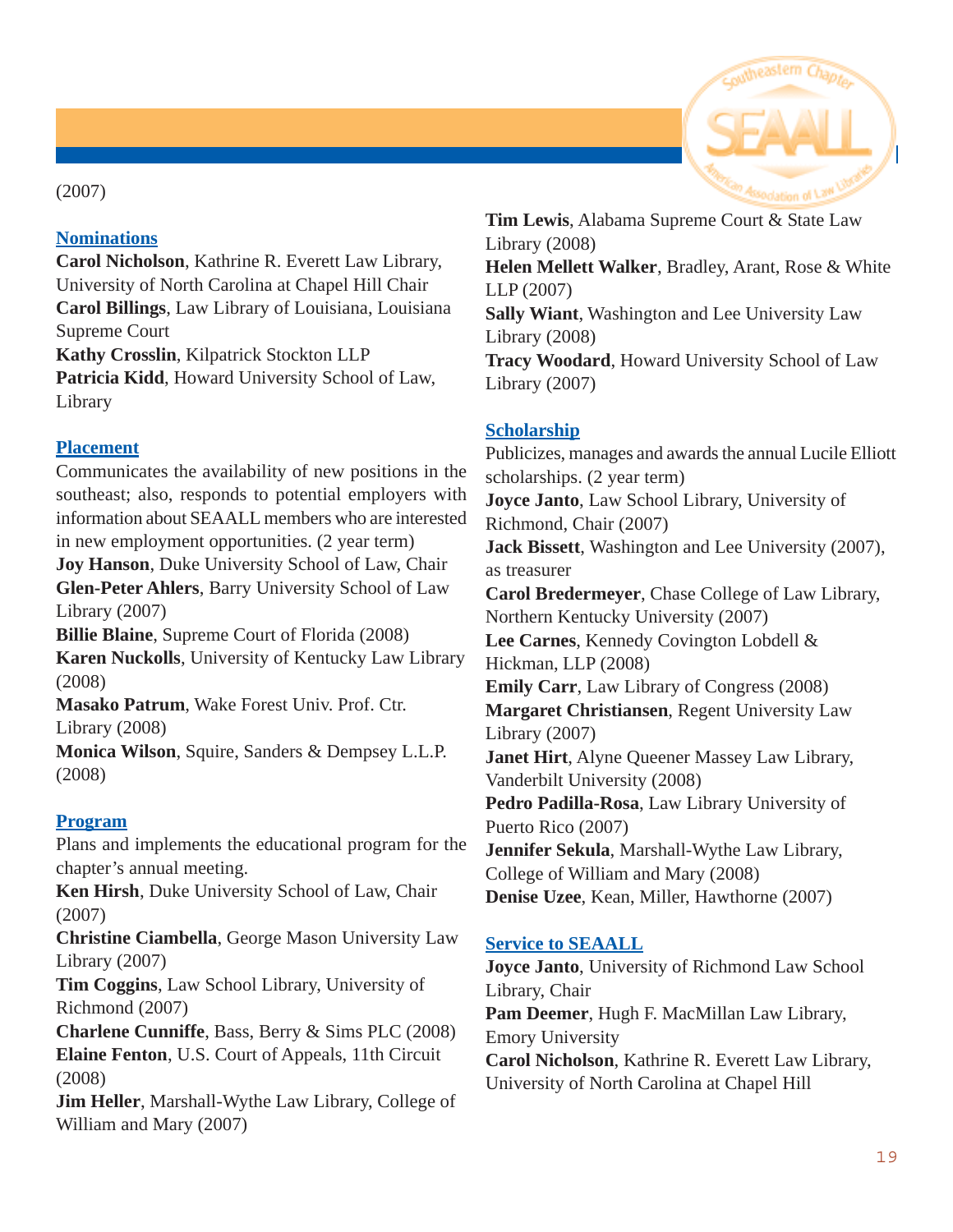

#### **E-Readers**

 Karl Grueben, St. Thomas University Law Library

 *This article originally appeared in the November 2006 issue of the AALS Newsletter.*

You may remember the Jetsons, if you are of an age, or if younger, have seen them on the Cartoon Channel. There were many wonderful devices on the Jetsons, including the flying car that I always wanted, but you never saw them reading a regular book. Instead they read electronic books. Well, that day is here, and has been for some time, but it isn't as easy to do as George Jetson and his family made it seem. The devices to read "book like" materials electronically have never been all that easy to use (too bulky, contrary and power hungry) or convenient (for heaven's sake, don't drop the reader in the tub!). That has not changed. Libraries, and even law libraries, though, have been offering e-texts for quite some time, mostly without the portable reader, using a PC instead.

First, a distinction in terms. E-texts have been around since the first word processor created the first memo electronically and in large quantities when Lexis and Westlaw both added cases and, later, statutes, law reviews, and books online. E-texts, though, are different from e-books, in that e-texts typically don't have the graphic material and don't always faithfully represent the pagination of the original (it's a rarity when the representation of paging is off, but I have found such mistakes). E-texts are generally just the words of the

underlying work in what is called an ASCII format (American Standard Code for Information Interchange), a standardized way of representing letters with binary code which has a code sequence for 127 characters but does nothing about the overarching format of the words represented.

An e-book, on the other hand, is a faithful representation of the pages of the published book. What you see in Amazon.com, with their "look inside" product, is representative of an "e-book." Many times these are represented as PDF files (Portable Document Format), but there are other representations that produce an image faithful to the original paper product. There are, of course, some e-books that have never seen paper. But, since they are faithful representations of the original they probably should be called e-books, ignoring the fact that they have never been books in the usual sense of that word. Now you know the difference, and there are nuances and disagreements about minutia, but be aware that even those in the business will, at times, use the incorrect term.

Some e-texts are based in a product called Folio, which more closely resembles the underlying book work since Folio allows one to take the basic structure of the work, a sentence, a paragraph, or a chapter, and represent that to the end user. This is still an e-text since it is merely formatted differently than the e-texts you are used to seeing, but doesn't truly reproduce the underlying work.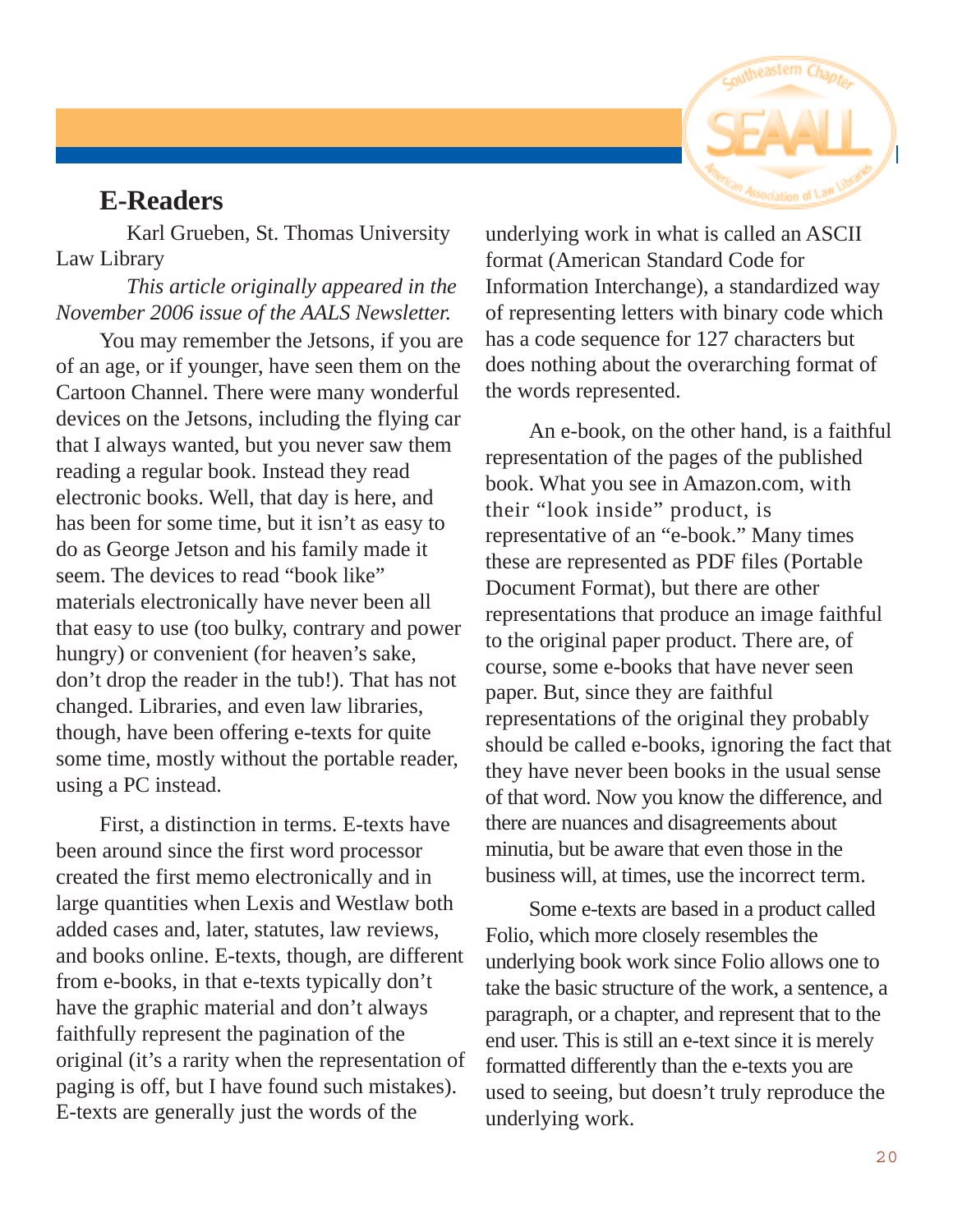

Why would the end user want to use an ebook or e-text? Primarily because we are all getting exceedingly lazy and don't want to leave our offices to go to the library to look for a book. Instead, we may sit in the comfort of our chairs and direct the appropriate e-book or etext to appear on our computer terminals. If the library providing the service has the capability it is possible to allow end users to use the material from off campus - at home. We have gotten used to this sort of service with our online legal materials providers and e-books and e-texts add a new facility to that convenience.

Thomson/West and Lexis-Nexis both have representatives of the e-text, both online and in their slowly dying CDROM formats. Thomson/ West is mounting e-book-like cases with its new PDF case representations. It is also using one of the subsidiaries, Thomson/Gale, to sell some ebook products of a historical nature. More on that a bit later. Lexis-Nexis seems to favor the Folio product, with its mounting of the Matthew Bender product line. Both the Lexis and Westlaw products are excellent for grabbing copy and dropping it into a word processor to create a form or brief or law review article, with appropriate citations, of course.

But there is a wide world of e-book and etext materials out there, some of which is commercial and a great deal that is absolutely free. Let's look at some of the commercial products outside our normal vendors, Lexis and Westlaw, and some of the free materials, *as* well.

Academic legal writing has taken a turn into interdisciplinary research. If you are working in a wonderfully large university with a well-funded main library, you have it made –you may go over and browse, picking and choosing from the large array of materials the main library offers. If the main library, though, is under-funded or doesn't have a large array of materials in hard copy, perhaps it (or even your law library) has subscribed to one of the electronic book vendors, NetLibrary or eBrary. Both offer electronic representations of materials in true e-book form. Netlibrary offers the materials for sale and the library retains title to the product. eBrary leases groups of materials to the library, much as Lexis and Westlaw are leased products; hence, failure to pay the lease results in the product disappearing with nothing left to show for it but a pile of paid invoices for past use. With NetLibrary you still have the electronic book since you are actually buying something. The full eBrary product leases 23,000 titles in a multitude of interdisciplinary subjects, a fine complement to those needing non-law sources. NetLibrary sells titles individually at about the cost of the paper product. Both vendors allow the items to be used one at a time (like the typical checkout of a paper book) and offer printing of pages, but both have page limitations for printing, primarily to make it difficult to print the entire book. Both products require that a small utility be installed on the PC before the product may be used.

What's that you said about "free" material? Yes, as items fall out from the Mickey Mouse Copyright Extension Act – er, I mean the extension of the copyright term enacted by the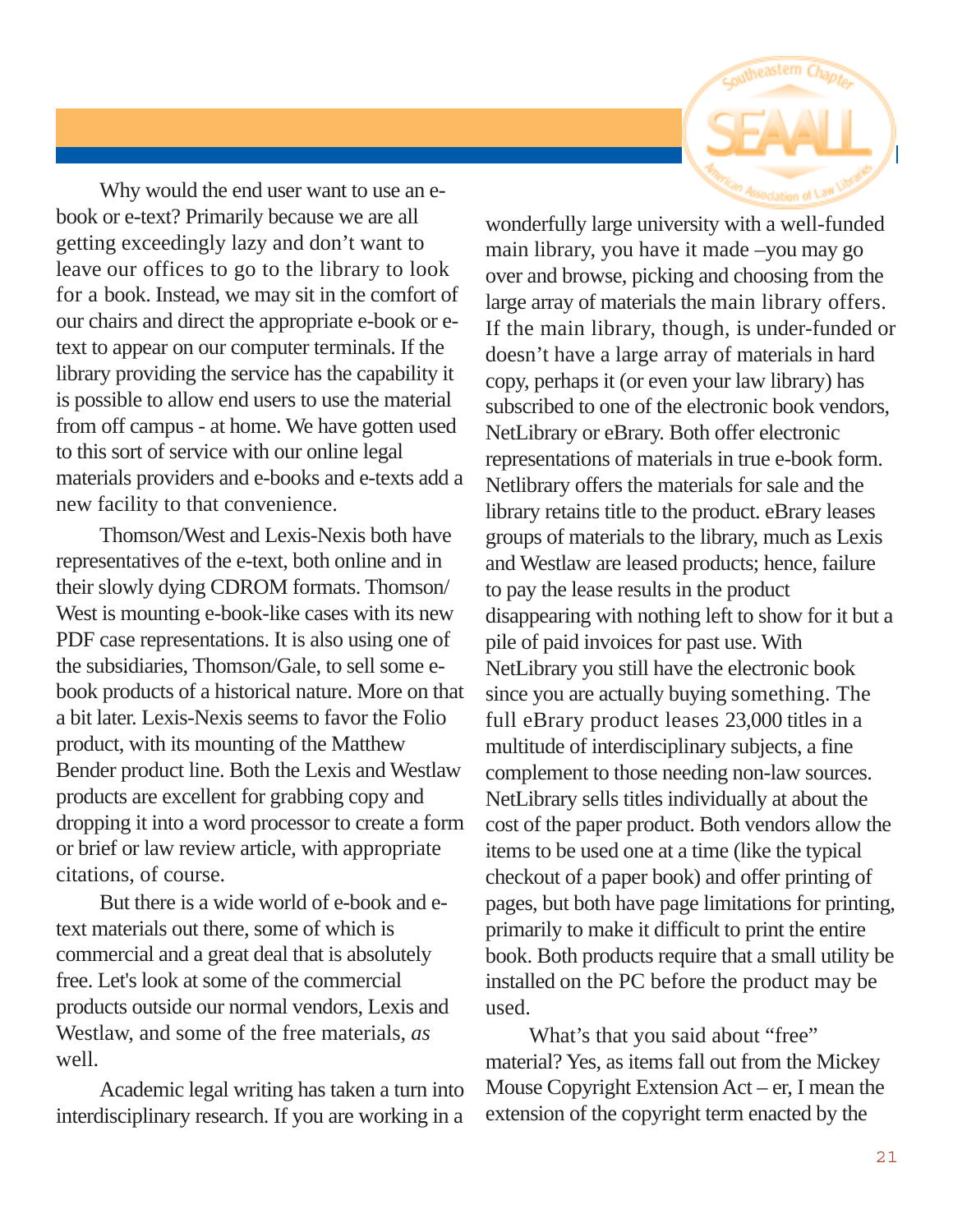

last Congressional change – they enter the public domain. Some items enter the public domain immediately if so designated by their author. As print items have entered the public domain there are a great number of titles that have converted to e-texts. Were you ever a fan of the Tarzan books or the John Carter of Mars titles? You know that there are some of you. These titles have entered the public domain, even though a great number of them are still in print, and may be viewed and printed in their entirety with no cost other than the supplies and equipment needed to print them. But available as well are a large number of what may be considered "fine" writers such as Theodore Dreiser, James Madison (the "Federalist Papers"), Jane Austen, and Anonymous – which listings include a number of the books of the King James Bible.

Some of the larger libraries in the United States have aggregated links to these sorts of electronic "reprinters" and compiled them onto web pages. Here are a few with some descriptions (though by no means complete) of the contents of the aggregations:

University of Virginia at http://etext.lib. virginia.edu/ provides a large collection of e-text materials as well as a number of items in e-book (Microsoft Reader) format; cross platforms on most of the Microsoft Reader titles are available. Additionally, images are available for a large number of items, though these are not integrated with the text. A large quantity of the material that is listed on the site is available only to the UVA user, but there are materials in the Modern English, Middle English and the UVA Special Collections that make this worth investigating. An "Alice in Wonderland" is available here in the Microsoft Reader format but it does not contain the illustrations by John Tenniel, as does the web version.

**University of Texas Libraries: Electronic Book** at httu://www.lib.utexas.edu/ hooks/ etext.html makes no distinction between e-texts and e-books, lumping everything under the latter. Much of the material is under contract by the University and only available to the UT community, but a sufficient quantity is open to the world at large to make it worth investigating. One page, the "Major Text Sites," concentrates on other university free web sites, but the site overall is a great director to things digital, both etexts and e-books.

**e-Books@Adelaide** at http://etext. library.adelaide.edu.au/ is an Australian site from the University of Adelaide. Their FAQ site (http:/ /etext.library.adelaide.edu.au/faq/) has very good responses to questions about e-text creation, copyright (though from an Australian perspective), and how such material is cited. In checking the "Alice in Wonderland" carried here, while it is not an e-book it does have the original John Tenniel illustrations incorporated with the. text.

**Project Gutenberg** at http://www. gutenberg.org/ offers "over 19,000 free books in the Project Gutenberg Online Book Catalog" (as of 10/30/06). All are e-texts and are available as straight ASCII files or as hypertexted files which link the table of contents to the text itself. "Alice in Wonderland" is e-texted here, but without the illustrations.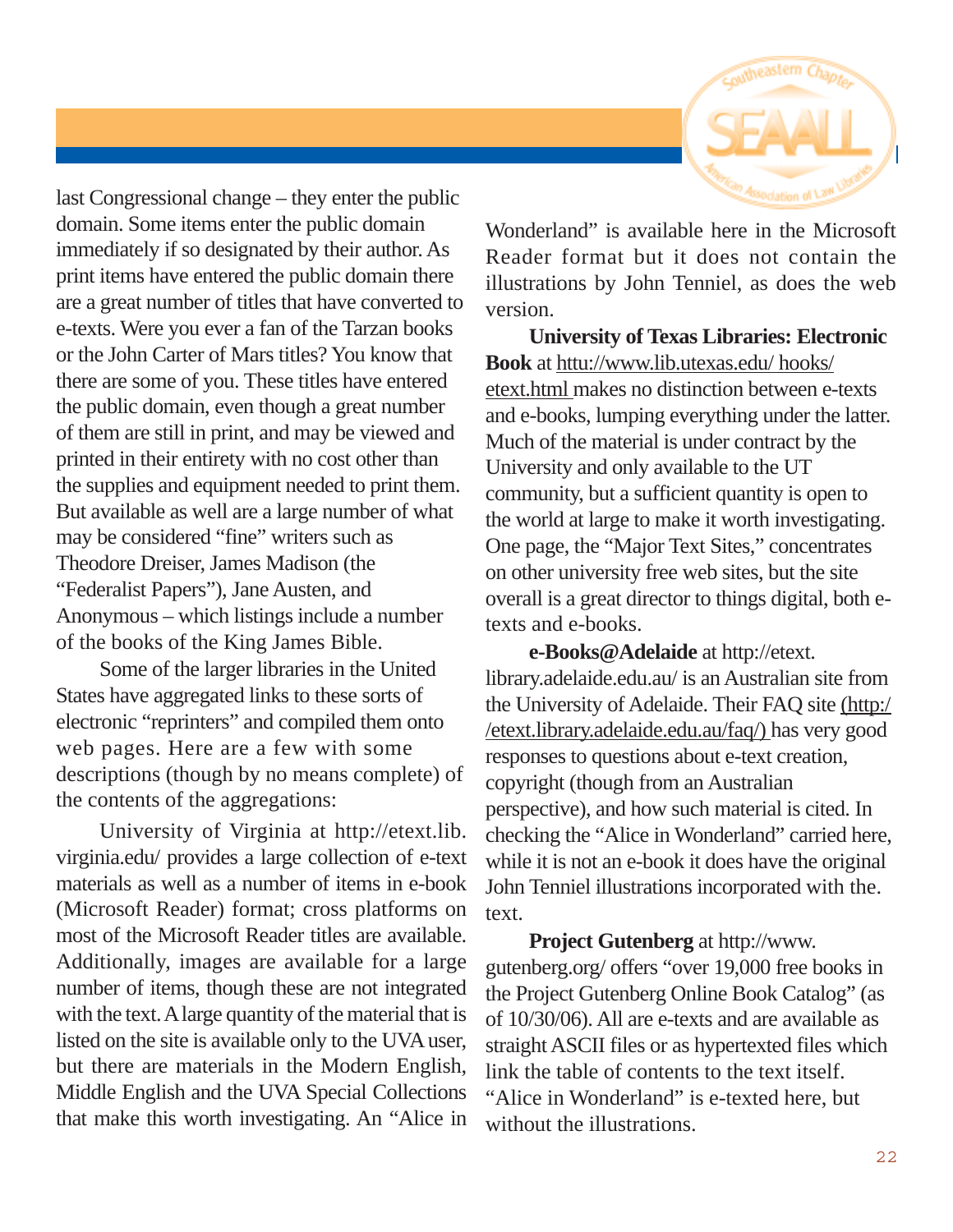

**Internet Archive** at http://www.archive. org/details/texts contains a large number of ebooks available in a PDF format. The collections are divided into American, Canadian, the Million Book Project (10,500 in at present), a link to Project Gutenberg above, and some smaller niche projects. A brief tour through the American collection showed a great number of history books from the 19<sup>th</sup> century available (such as George Bancroft's massive History of the United States). No special reader necessary other than the ability to view PDF files.

Three large commercial collections deserve some mention in that they are among the first of what will most likely be an expanding wave of e-book format products. The HeinOnline product has been around for several years but Hein keeps making it larger and larger. They started with law reviews in e-book format (here PDF) and truly represent the underlying paper product such that the paper product need never be consulted for pagination or wording. Hein has gone on to add other materials in the public domain such as the complete back runs of the *Federal Register* and *C.F.R.*, a massive undertaking, as well as a number of historically important legal treatises, all available from the desktop PC.

The second product is the Thomson/ Gale "Makings of Modern Law." This collection is composed of public domain legal treatises, some 23,000 volumes of them, from the mid-19<sup>th</sup> century up to the early 20<sup>th</sup> century. The pages are representations of the originals and the text is fully searchable. The Thomson/Gale publisher is also making available the "U.S.

Supreme Court Records and Briefs." This eponymous collection represents the records and briefs from 1835 to 1978. The materials were collected from several archival collections and reproduced in good quality.

If you want to experience the thrill of the true electronic book reader, try either the Microsoft reader or the Sony reader. The Microsoft reader does make its software available for other platforms – including the PC – by downloading software. Once downloaded, the software must be activated, which turns out to be a little more complicated than I would like because you have to have an active MS Passport account (it's easy but still a bother), and then install an ActiveX piece to your browser to get activated. It does offer a nifty screen and page turning setup but it is difficult to tell whether the product is e-text or e-book. The Microsoft software is also available for Pocket PCs and Palms, but that would be limited to those truly wed to such a device (I hate reading long emails on my PDA, much less a book). Microsoft has 219 titles in its "Law" classification, 1,973 in "History" and 2,371 in "Business and Economics." Though these looked more like trade and popular titles than academic, there were a smattering of University press publishers represented in the quick scan I took through the listings.

Last, but not least, is Google Book Search: http://books.google.com. Google is the new 800 lb. gorilla in the electronic world and this gorilla keeps thinking of new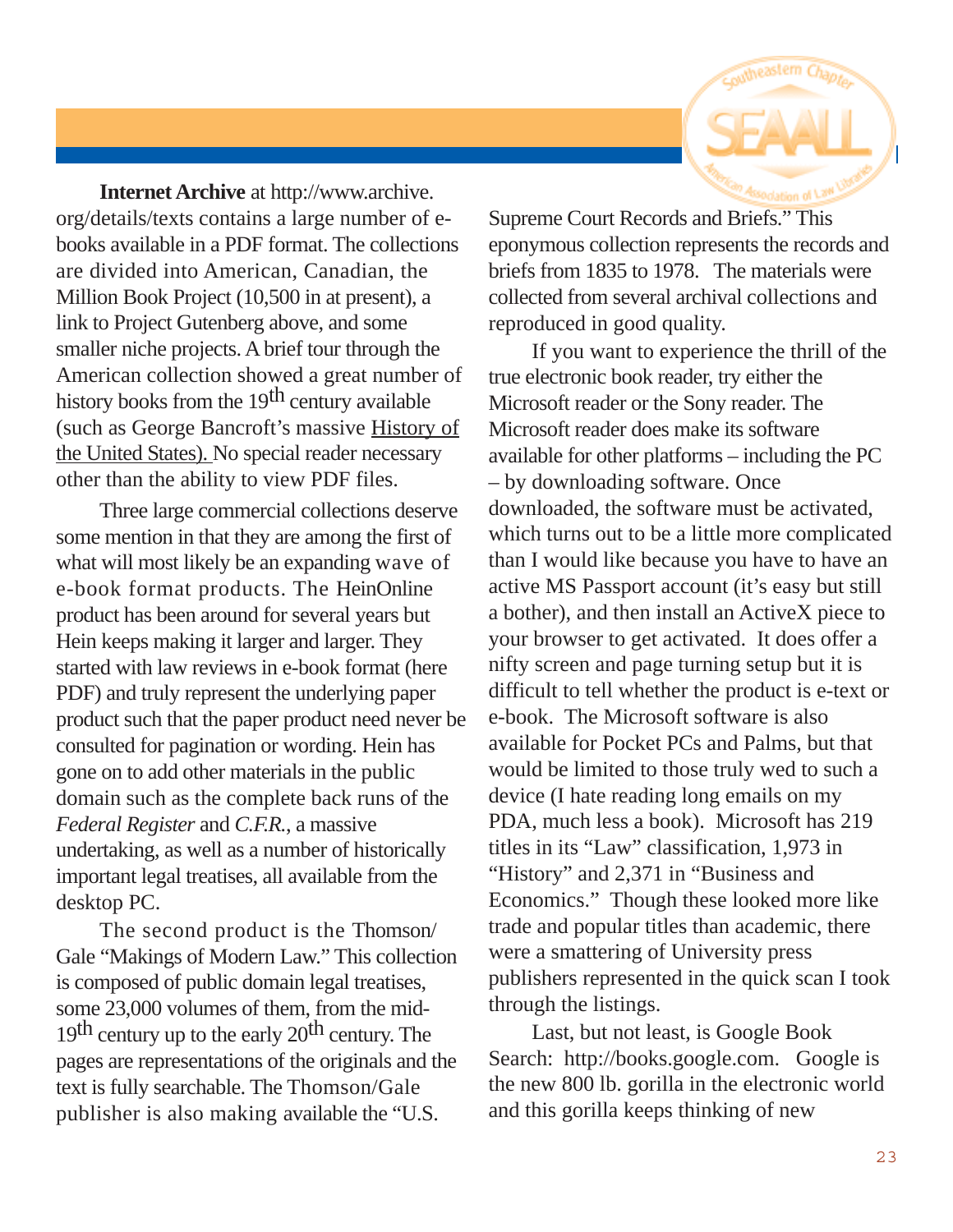

products upon which to place its advertising to keep that gorilla in bananas. Google Books produces PDF pages of books that may be purchased or, possibly, be available in full. The searches, though, are sort of deceptive. For example, if one searches "Alice in Wonderland" one retrieves several links (the number appears tro be dependent on whether you are a registered user with Google Books). Most are links to different editions of the title, all for sale, and one is a play, also listed for sale. All provide a few pages as well as the cover to better enable a user to decide whether or not to purchase the book. If one specifies the radio button "Full view books" the result is a different set of books, all available in a PDF format, but none of these returns is an ebook of "Alice in Wonderland." Instead, they are mostly advertisements in old pulp books for the book itself, and the pulp book containing the advertisement is in full e-book mode. Overall, Google Book Search is a great place to look for some books to buy or some public domain books, but apparently not a good place to look for public domain books that are being sold by booksellers represented by Google BookSearch.

So, there is a substantial quantity of material available for free as e-text. There is a large quantity of material available as an ebook though typically not for free. The availability of the easy cut and paste of text, as well as the search capability within the e-piece, makes the e-book (or e-text) very desirable as a tool of academic research.

#### **Report from the Government Relations**

 Maureen Eggert, Wake Forest University School of Law, Professional Center Library

The charge of the Government Relations committee is to monitor "legislative…and judicial developments that affect SEAALL, the practice of Law librarianship or the creation and dissemination of information for the states in the southeast region" and to keep the membership informed. While this frequently involves watching and reporting on federal actions, concerns are not limited to the federal government. Local government, including school and library boards, cannot affect the nation, but they are more likely to take actions that will affect us as individuals and have a better chance at working beneath the media's radar when implementing polices. Conversely, sometimes it is only the decision of a school or library board that defeats the attempts of organizations, parents, patrons, and yes, even teachers or librarians, who seek to ban or restrict information. It is up to all of us SEAALL members, not just the government relations committee, to help publicize similar threats to information freedom and to recognize and support those educators and board members working to make information available

Below are some instances during the past two years where local governmental entities have taken a stand in the dissemination of information, both supporting it and restricting it.

#### **Alabama**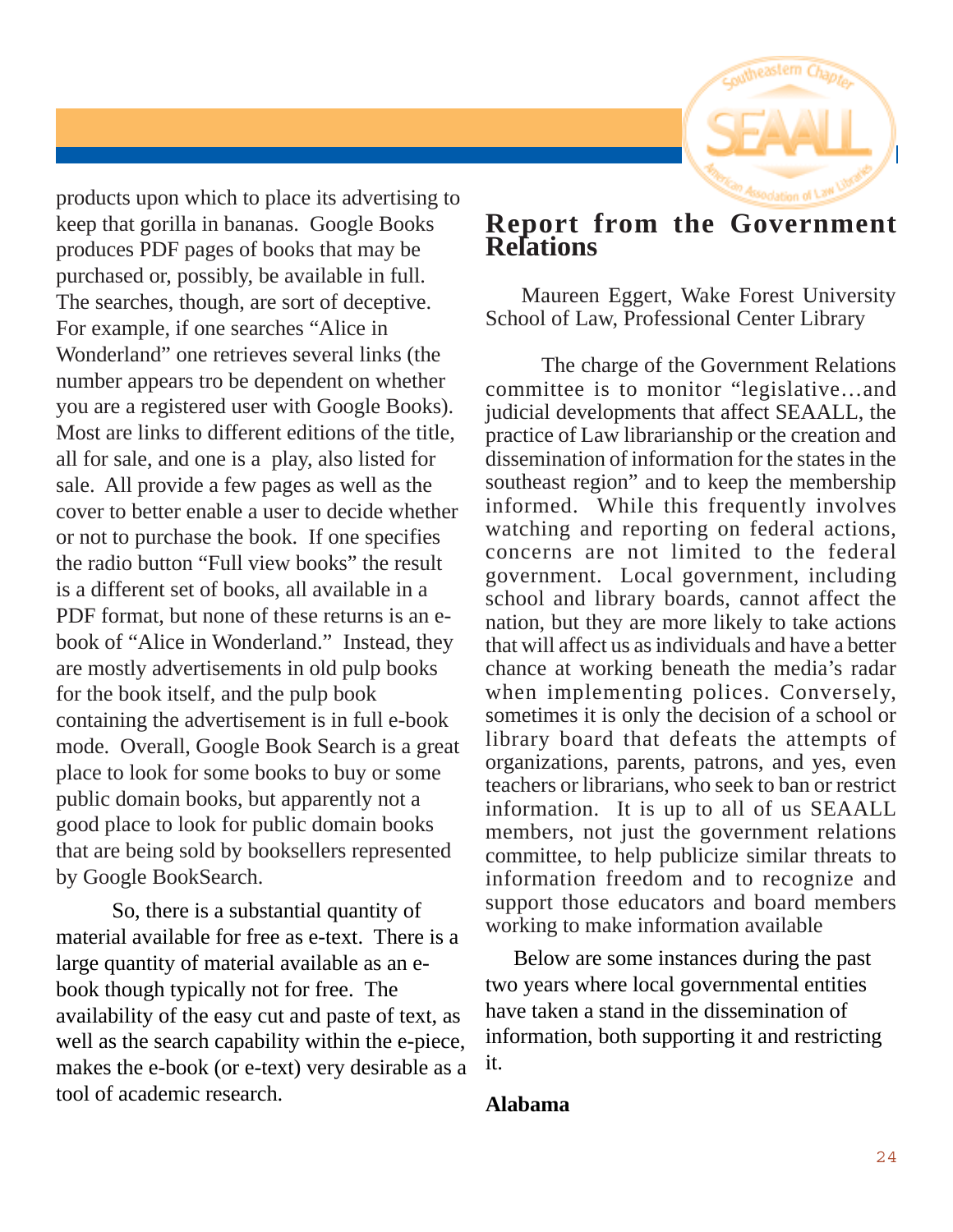

Against the recommendation of a materials review committee and the district superintendent, the **Limestone County School District** ordered the removal of *Whale Talk* from its system's five high school libraries due to it having "a lot of bad, bad words." https:// members.ala.org/nif/v54n3/dateline.html (Jan 2005)

#### **Florida**

**Miami-Dade County – Parents** objected to the sanitized view of Cuba presented in *A Visit to Cuba* and its Spanish language counterpart *Vamos a Cuba*. When parents objected that the books, aimed at 5 to7 year-olds, did not include the negative political aspects of Cuba, the School Board banned ALL books from the *Going to* series from ALL Miami-Dade schools. The Board did this despite the advice from two school review committees and the district superintendent that the books remain and despite the fact that none of the other books had been challenged. Parents and the ACLU successfully sued the school district and won an injunction requiring the books to be replaced. (July 2006)

Poke County/Lake Wales – A parent requested the removal of *Anastasia Again!* and six other books from the 25-year-old series from Spook Hill Elementary School's library because one book mentions beer, stuffing bras, and Playboy magazine. The media committee voted 7-4 to remove the named book but to retain the other five. (Feb 2005)

**Vero Beach** – A part-time librarian and library student created a display featuring GLBTQ books and authors. Although she received an "A" from her professor, the display garnered a few complaints and then, over the objection of the chief librarian, Public Library System officials decided that the display had to be removed. Two weeks later, County Commissioner Ronda Storms introduced a town ordinance that prohibits the county government from "acknowledging, promoting or participating in gay pride recognition and events, little g, little p." The proposal passed by a 6-1 vote. (June 2005) http:// www.sptimes.com/2005/06/16/news\_pf/ Hillsborough/Hillsborough\_bans\_cou.shtml

#### **Georgia**

After a four-year battle, the Cobb County school board agreed to remove stickers from high-school textbooks that claimed evolution is "a theory, not a fact." (Dec. 2006)

**Gwinnet County** – A lot of work for SEAALL members living around here.

The library board eliminated funding that had been set aside to purchase adult fiction books in Spanish. The Board chair claimed the reason was that readers of other languages would request the same treatment, but another board member said the decision was based on some residents' objections to using taxpayer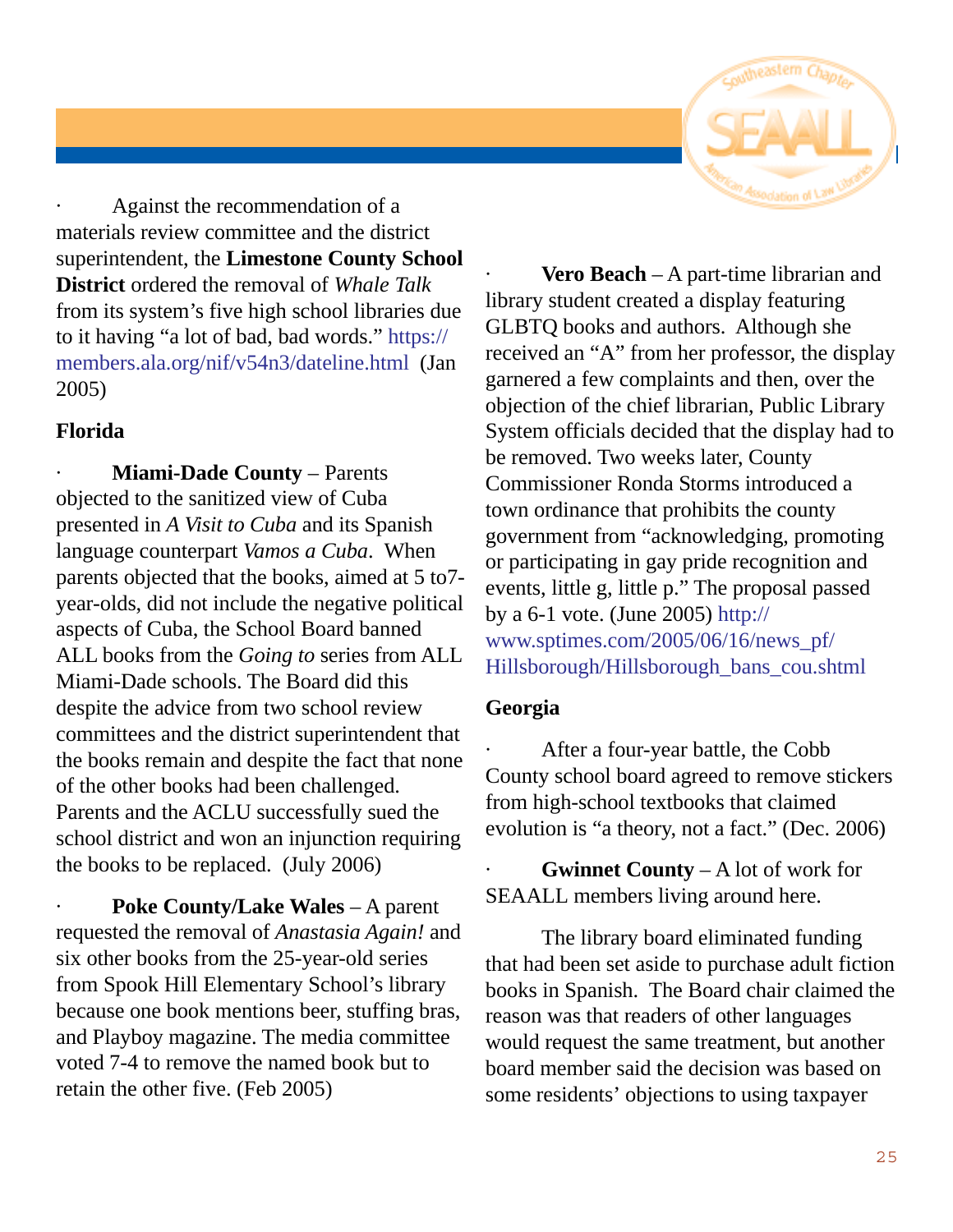

money for patrons who might be illegal immigrants. (June 2006)

In the same county, a parent wages a battle to ban the Harry Potter series from local elementary school libraries claiming that the books are an attempt to teach children witchcraft. After her first attempt in 2006 was unsuccessful, Laura Mallory vowed to appeal the Board of Education's decision, saying that the books promote evil and help foster a culture where school shootings occur. (Jan. 2007) http://www.11alive.com/news/ article\_news.aspx?storyid=90663

#### **Mississippi**

The **Jackson-George Regional Library System Board of Trustees** voted to lift their previous ban of the New York Times bestseller, *American (The Book): A Citizen's Guide to Democracy Inaction* after receiving complaints from both local residents and out of state e-mailers. The initial ban was in response to an image of the Supreme Court justices' faces superimposed on nude bodies. (Jan. 2005)

#### **North Carolina**

· **Charlotte-Mecklenburg County** – **School** "Top staffers" failed to follow policy and removed from four Charlotte-Mecklenburg elementary schools *And Tango Makes Three*, a picture book chronicling the true story of two male penguins at the Central Park Zoo who hatched an adopted egg. After the media, including the local newspaper, reported the

incident, the Superintendent returned the books. (*The Charlotte Observer* Jan. 10, 2007)

**Wilmington** – After a 2004 challenge by parents moved *King & King*, a children's book about a prince who marries another prince, to an adult-only checkout status at school libraries, Rep. Walter "let's change French fries to freedom fries" Jones proposed the Parental Empowerment Act of 2005 (H.R. 2295). This act would have withdrawn federal education funds from any state that did not implement a parental-based advisory board to review potential materials for elementaryschool libraries and classrooms. The bill was last referred to the Subcommittee on Education Reform in May of 2005. http:// www.mouontainx.com/news/2005/ 0907library.php

Following the controversy surrounding *Hounddog*, a film starring 12-year-old Dakota Fanning as a child rape victim, state Senator Phil Berger is seeking to pass legislation that would require the government to preview the scripts for films seeking the state's filmincentive tax breaks. Currently state law denies the incentive to films that are obscene; Berger wants to broaden the ban to include material considered objectionable. (Jan. 2007)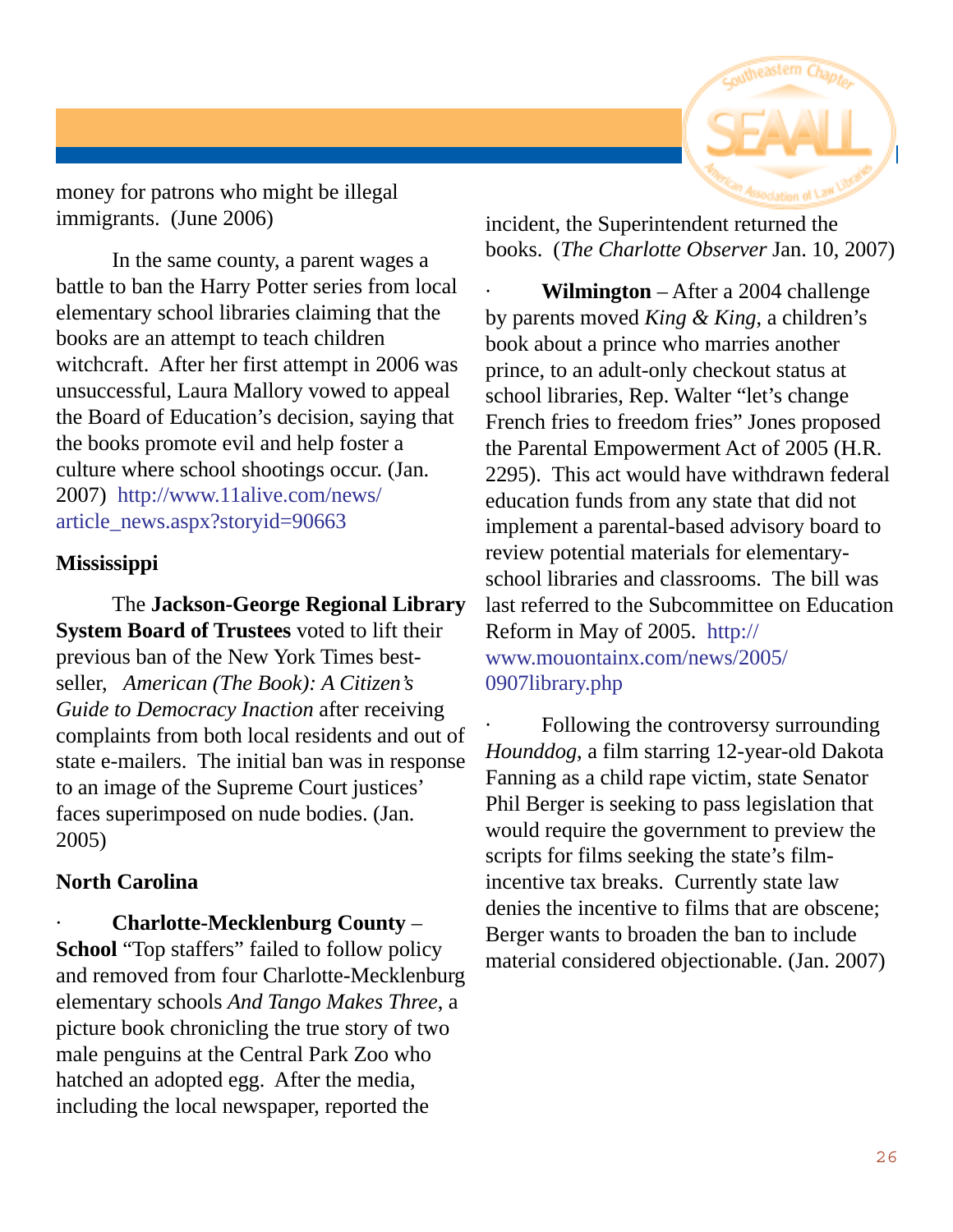

http://wilmingtonstar.com/apps/pbcs.dll/article?AID=/ 20070126/NEWS/701260363/0/business02

#### **South Carolina**

\* **Georgetown School District Superintenden**t retained , despite requests for its removal from the high school curriculum. However, he was overruled by the State Superintendent of Education, who required that it be taken off the suggested list of a nine-school pilot program. A local committee has also voted to require teachers to inform students and parents if an objectionable book is being used. (Jan. 2005.)

#### \*\*\*\*\*\*\*\*\*\*\*\*\*\*\*\*\*\*\*\*\*\*\*\*\*\*\*\*\*\*\*\*\*\*\*\*\*\*\*\*\*\*\*\*\*\*\*\*\*\*\*\*\*\*\*\*\*\*\*\*\*\*\*\*\*\*\*\*\*\*\*\*\*\*\*\*\*\*\*\*\*\*\*\*\*\*\*\*\*\*\*\*\*\*\*\*\*\*\*\*\*\*\*\*\*\*

To stay up-to-date on federal issues, do not forget the new **AALL Washington E-Bulletin,** linked from the organizatin's Washington Affairs website at http:// www.aallnet.org/aallwash/index.html .



#### **Plantation Homes**







Houmas House

#### **Food and Misc.**



**Boiled Crawfish** 

Old State Capitol Rotunda

#### **Downtown Baton Rouge**



The Old Govenor's Mansion

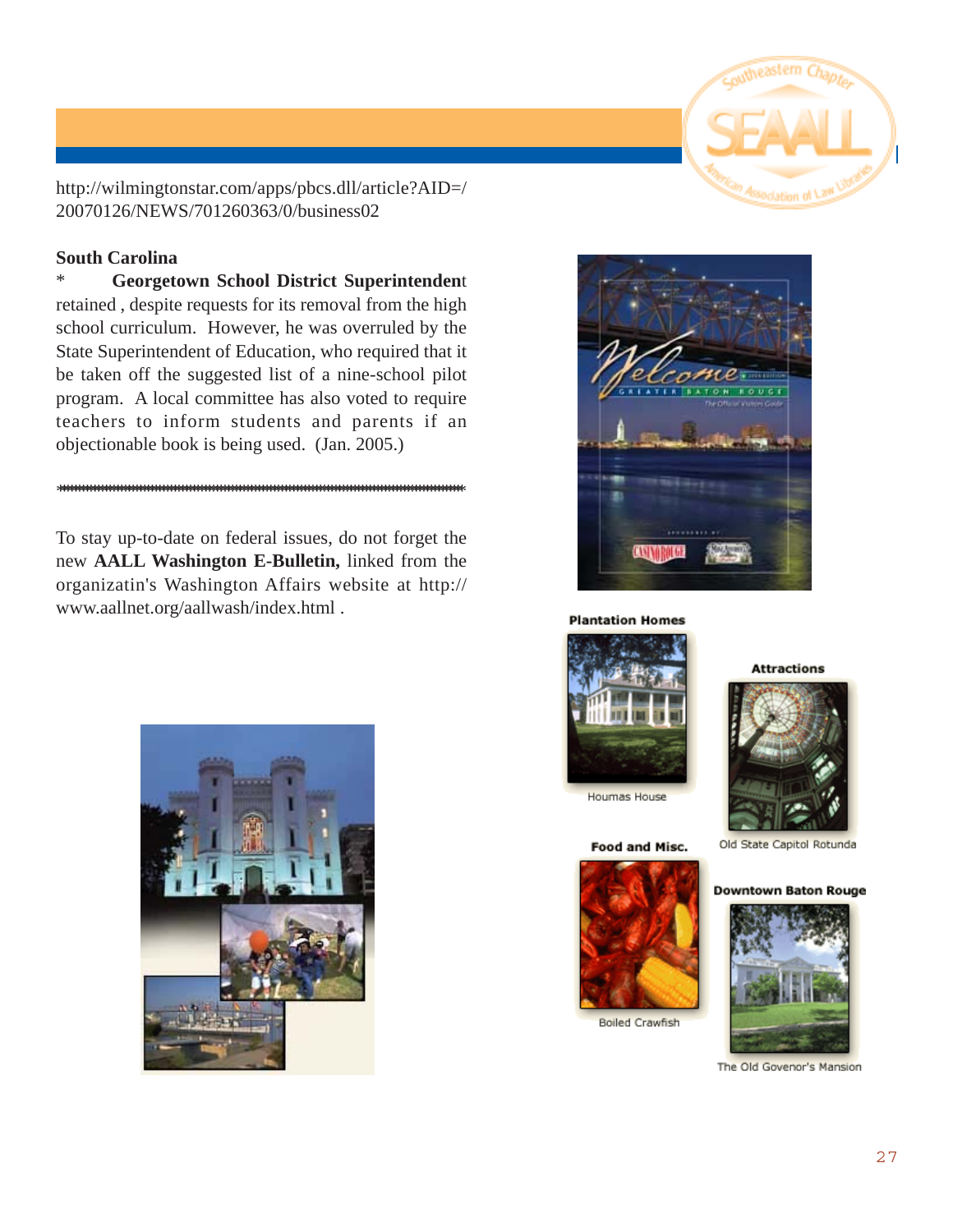

**From Brando and Leigh to Abbott and Costello: Get Ready for the AALL 2007 Annual Meeting and Conference with Some of the Best (and Worst) Movies About New Orleans**

#### by Brian Huddleston

With the AALL 2007 Annual Meeting and Conference still several months away, you may be both eager to come visit New Orleans *and* curious about what the city is like these days. The members of NOALL - the New Orleans Association of Law Libraries - on the Local Arrangements Committee are working hard to make this Annual Meeting a great one. Though the city has changed and is slowly recovering from Hurricane Katrina, everything that is fun and unique about visiting here is ready for all our fellow law librarians. In the meantime, to cure your itch for all things New Orleans, the members of NOALL have compiled this list of their favorite (and, in some cases, *least* favorite) movies about New Orleans.

We might as well start at the top with one of the best and most well known movies set in New Orleans. "A Streetcar Named Desire" (1951), starring Marlon Brando and Vivien Leigh, is perhaps the most successful screen translation of any Tennessee Williams play. "Streetcar" is a story of contrasts and confrontations both violent and subtle: refinement versus earthiness, class distinctions versus social equity, and a longing for the past versus an acceptance of the present. We never

see Blanche and Stella's family home, Belle Reve, but the contrast between it and the movie's main setting in the Kowalski's cramped, run-down New Orleans apartment encases the entire story in a constricting confrontation. When Blanche voices another dichotomy - "I don't want realism, I want magic" - we both sympathize with and pity her and thus realize the contrasts in ourselves.

Besides "Streetcar", two other movie versions of Tennesse Williams' plays are worth a mention. In "Suddenly Last Summer" (1959), New Orleans high society is richly evoked by Katherine Hepburn's aging matron holding court in her elaborate garden and pronouncing "daquiri" as *"da-kir-`REI"*. We suspect Hepburn to be as mad as she accuses her niece, played by Elizabeth Taylor, of being; Montgomery Clift is the young doctor engaged by Hepburn to "cure" Taylor's character with a lobotomy. A lesser known film is "This Property is Condemned" (1966). "Suggested" by a one-act Tennessee Williams' play, this cinematic fleshing-out is a solid Southern Gothic mother-daughter drama. New Orleans exists throughout much of the movie only in the characters' imagination as the ultimate place to escape to and shed their small-town shackles. Starring Natalie Wood and Robert Redford, her character eventually chases after his and finds him when New Orleans finally makes its appearance in the last twenty minutes of the movie. The French Quarter looks great during a rainy night-time sequence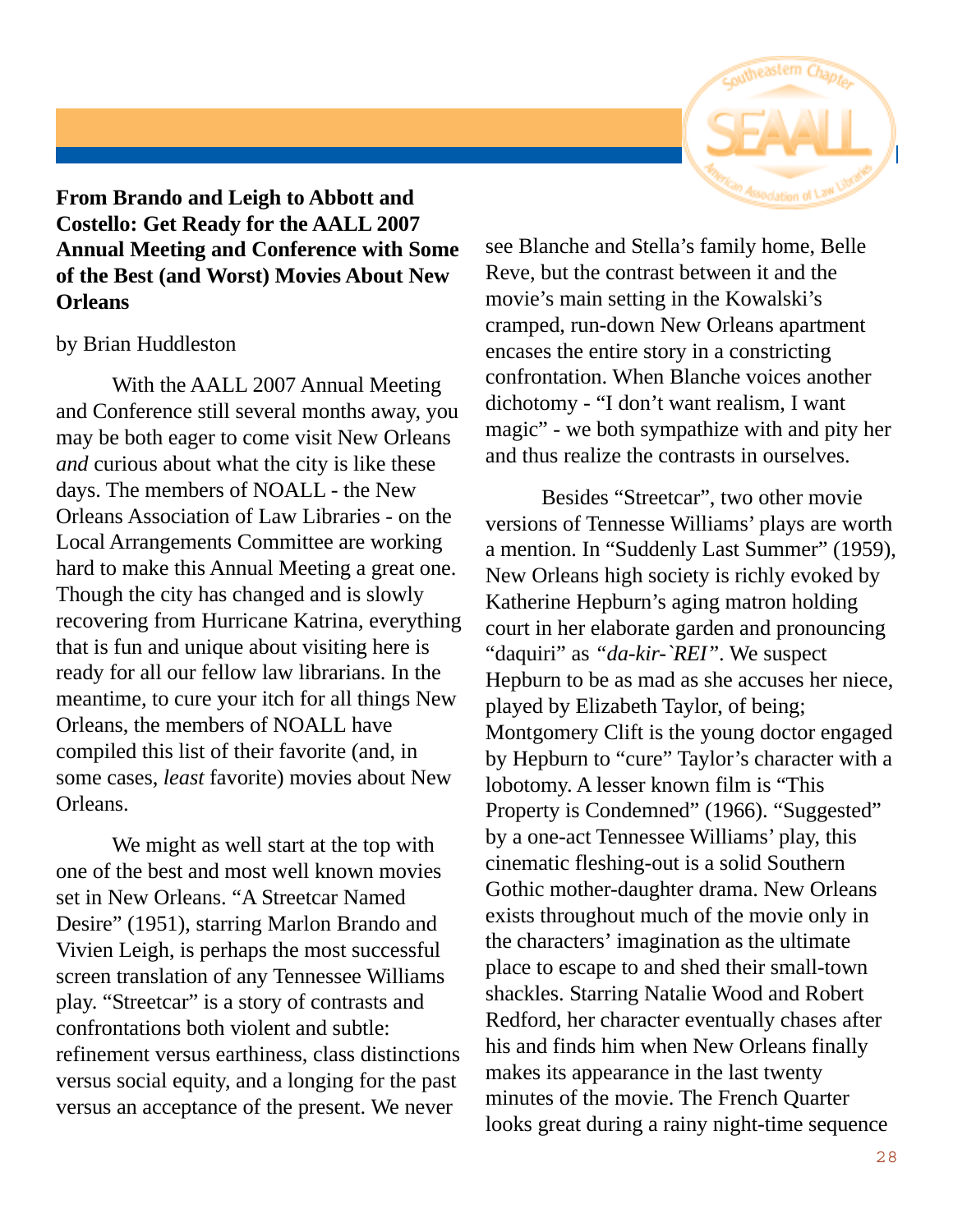

and just when it appears that the adaptation may have steered the movie version to a happy ending, tragedy ensues in true Williams fashion. (Also stars a thirteen-year old Mary Badham, in one of her only other movie roles after playing Scout in "To Kill a Mockingbird".)

Most movie stars have made at least one New Orleans film. John Wayne, Bette Davis, and Marlene Dietrich all made movies set here, ranging from notable to forgettable. Paul Newman reprised his "Harper" role in "The Drowning Pool" (1975), in which a routine blackmail investigation in New Orleans leads to monied oil interests and multiple homicides. One of the better star turns in a New Orleans movie is "The Cincinnati Kid" (1965), starring Steve McQueen. During the Great Depression, McQueen is New Orleans' top poker player and Edward G. Robinson is the big shot from up north who comes to town for a high-stakes five card stud show-down. Though the last half of the movie takes place in the hotel room where the poker game occurs, even the interior scenes throughout the entire movie are rich with New Orleans atmosphere. (Watch Robinson closely to learn the proper technique for eating oysters on the half shell.)

Another notable star vehicle is Elvis Presley's "King Creole" (1958). Elvis's fourth movie is considered by many fans to be his best, and he once mentioned that it was his favorite. He plays a busboy at a French Quarter nightclub trying to realize his musical dreams despite his father's disapproval. Most of the

songs spring organically from the story and it shows the direction Elvis could have developed as an actor, had he not descended into cinematic mediocrities such as "Kissin' Cousins".

A decade before "King Creole", New Orleans got the full Hollywood musical treatment in the eponymous "New Orleans" (1947). A whisper-thin plot weaves together the musical numbers in this somewhat obscure movie. But the performances - and the performers - more than make up for it: Louis Armstrong, Billie Holliday, Kid Ory, and others provide lessons in the tangled evolution of jazz, blues, ragtime, and dixieland in New Orleans circa 1917. The story in the second half of the movie meanders through Chicago and Birmingham - Birmingham, *England* that is (don't ask) - but luckily the music is never more than seven or eight minutes of tedious dialog away.

If you prefer supernatural thrillers instead of musicals, 1987's "Angel Heart", starring Mickey Rourke and Lisa Bonet, is one of the best. Dismissed by some critics, "Angel Heart" is a polarizing love-it or hate-it movie. This highly stylized noirish thriller set in the 1950s follows a New York private detective to New Orleans on a case that has more twists and turns than the back alleys of the French Quarter where much of the movie was filmed.

Another New Orleans movie was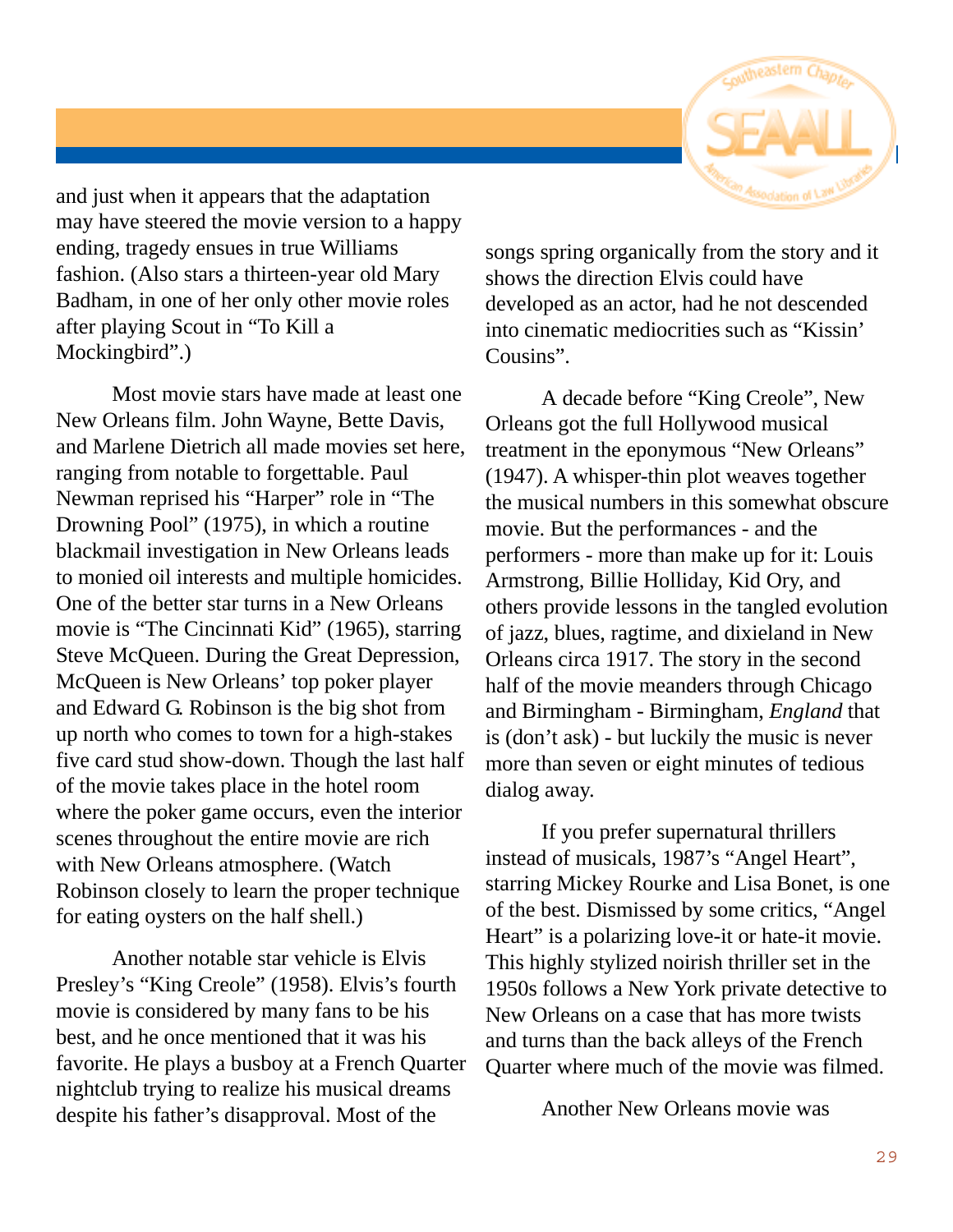

released the same year as "Angel Heart", but is notorious for different reasons. Opinions about "The Big Easy" (1987), starring Dennis Quaid and Ellen Barkin, are strongly divided among New Orleanians. Some think that it is one of the worst movies ever made about New Orleans, but some disagree and think, no, it is definitely *the* worst movie ever made about New Orleans. Yes, it is a decent if somewhat routine story, and the leading stars are great together, but somehow "The Big Easy" manages to combine every cheesy cliche about New Orleans and every hackneyed corruptpolice plot point into one movie.

In sharp contrast to "The Big Easy" is 1986's "Down By Law" (1986). Jim Jarmusch's black and white film is a study of three characters living on the margins of New Orleans' criminal underworld. While most of the movie occurs when the three main characters are in jail and after they escape to the countryside, the first third that takes place in the city is one of the most accurate and atmospheric evocations of life on the down and out in the Crescent City.

Recent movies continue to try and capture the essence of New Orleans and the characters who populate it. If you can get over John Travolta playing a seedy, alcoholic, former literature professor with a bad southern accent and look beyond the somewhat tedious "search for family" plot involving Scarlett Johansson, 2004's "A Love Song for Bobby Long" offers some of the best-filmed New

Orleans scenery in recent years and is a good cinematic preservation of what a lot of the city looked like prior to Hurricane Katrina. Just don't try to duplicate the walk home that Travolta's character takes over the beginning credits: its about twenty miles long and would involve crossing the river a few times (hey, whatever - it *looks* beautiful.) For anyone whose favorite movies include "Barfly", stories of destitute "on the skids" characters like these always have a perverse appeal.

You can see post-Katrina New Orleans in the big-budget thriller "Deja Vu" (2006), starring Denzel Washington. This science fiction/domestic terrorist story is a great popcorn action movie, but its setting in New Orleans can actually be a distraction. The city is grateful the producers spent their money here, but the location doesn't really add anything to the story.

Better representations of New Orleans since the hurricane can be found in two documentaries. The first is Spike Lee's "When the Levees Broke: A Requiem in Four Acts" (2006). A four-hour movie made for HBO films, it generated mixed reactions in New Orleans but will likely be a defining statement of the disaster and its aftermath. For a study of Katrina and the environmental concerns that foreshadowed its impact, definitely try to see the IMAX film, "Hurricane on the Bayou" (2006 and still playing at various IMAX theaters around the country as of February